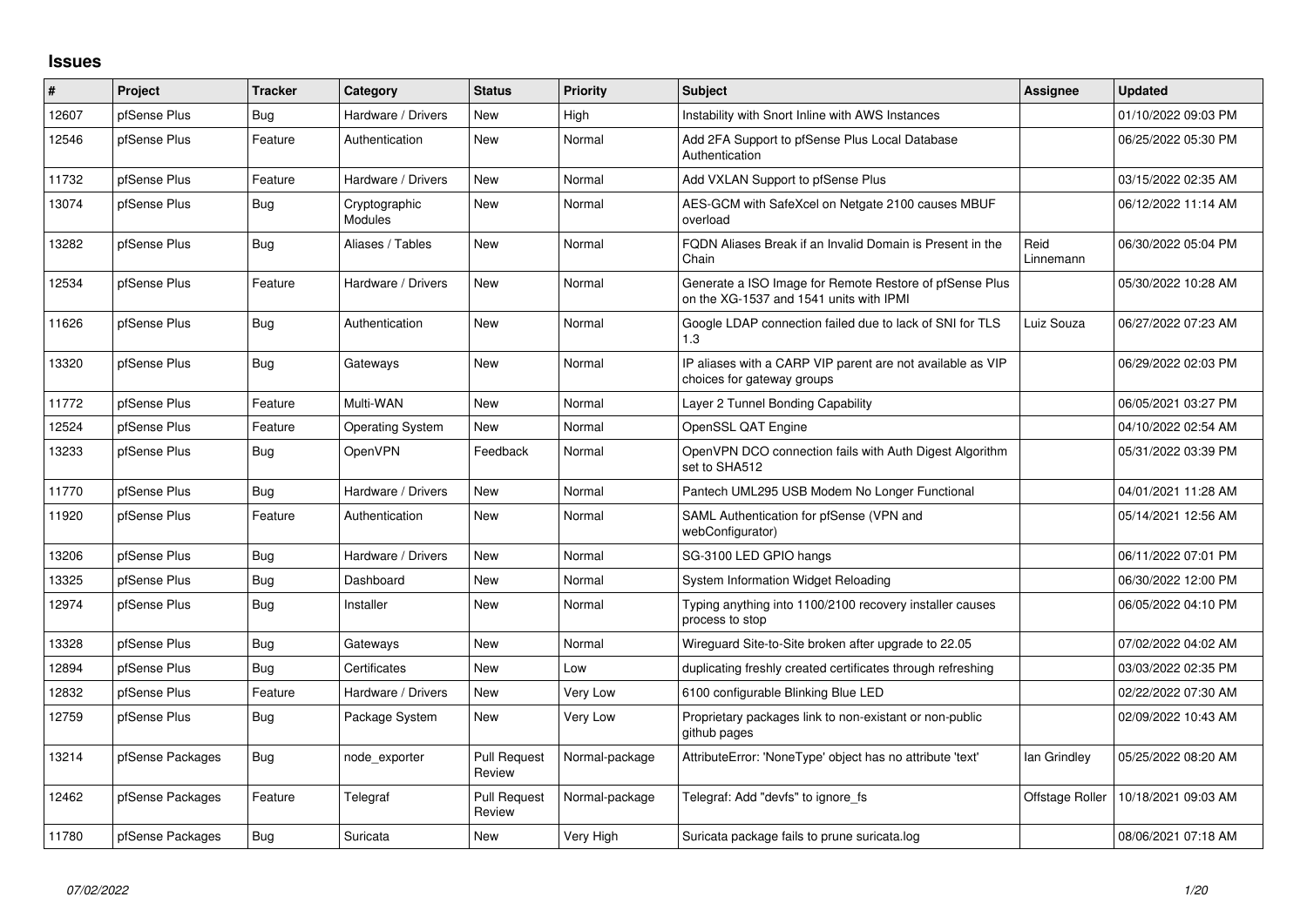| $\pmb{\#}$ | Project          | <b>Tracker</b> | Category    | <b>Status</b>                 | <b>Priority</b> | <b>Subject</b>                                                                                                                      | <b>Assignee</b>       | <b>Updated</b>      |
|------------|------------------|----------------|-------------|-------------------------------|-----------------|-------------------------------------------------------------------------------------------------------------------------------------|-----------------------|---------------------|
| 12160      | pfSense Packages | Regression     | syslog-ng   | Feedback                      | High            | An invalid configuration is generated when choosing TLS as<br>the default protocol                                                  | Jim Pingle            | 07/23/2021 03:27 PM |
| 11572      | pfSense Packages | Bug            | pfBlockerNG | <b>New</b>                    | High            | Auto created firewall rules have IPv4 as protocol only - even<br>for IPv6 lists.                                                    |                       | 06/25/2022 10:59 AM |
| 11563      | pfSense Packages | Bug            | <b>BIND</b> | New                           | High            | BIND GUI writes TXT records > 255 characters                                                                                        |                       | 02/27/2021 07:11 AM |
| 8513       | pfSense Packages | Bug            | FreeRADIUS  | New                           | High            | Freeradius 3.x Idap problem                                                                                                         |                       | 02/18/2019 05:22 PM |
| 11534      | pfSense Packages | Regression     | FreeRADIUS  | New                           | High            | FreeRADIUS EAP anonymous connection forbidden<br>out-of-tunnel                                                                      |                       | 07/14/2021 02:32 AM |
| 11936      | pfSense Packages | <b>Bug</b>     | <b>FRR</b>  | Incomplete                    | High            | FRR does not connect BGP when using password                                                                                        |                       | 05/19/2021 08:12 AM |
| 11158      | pfSense Packages | Bug            | <b>FRR</b>  | <b>New</b>                    | High            | <b>FRR Prefix Lists</b>                                                                                                             |                       | 12/30/2020 04:55 PM |
| 11135      | pfSense Packages | <b>Bug</b>     | haproxy     | Feedback                      | High            | HAproxy OCSP reponse crontab bug                                                                                                    | <b>Viktor Gurov</b>   | 09/10/2021 11:51 AM |
| 8438       | pfSense Packages | <b>Bug</b>     | haproxy     | New                           | High            | haproxy: can't use ACL for cert with http-response actions                                                                          |                       | 05/24/2018 01:12 PM |
| 13180      | pfSense Packages | Bug            | pfBlockerNG | New                           | High            | High CPU Utilization with pfb_filter <sup>[]</sup> since PfBlockerNG<br>update to devel 3.1.0_4                                     |                       | 06/14/2022 08:00 AM |
| 12932      | pfSense Packages | Feature        | pfBlockerNG | New                           | High            | pfblockerng per user whitelist                                                                                                      |                       | 03/11/2022 11:08 AM |
| 10252      | pfSense Packages | <b>Bug</b>     | pfBlockerNG | <b>New</b>                    | High            | pfblockerng-devel                                                                                                                   |                       | 02/11/2020 05:18 PM |
| 9724       | pfSense Packages | <b>Bug</b>     | pfBlockerNG | New                           | High            | pfblockerng-firewall-filter-service-will-not-start                                                                                  |                       | 09/05/2019 06:32 AM |
| 10760      | pfSense Packages | Bug            | <b>BIND</b> | New                           | High            | pfSense BIND 9.14.12 server terminates due to assertion<br>failure                                                                  |                       | 07/11/2020 04:53 PM |
| 13179      | pfSense Packages | Feature        | pfBlockerNG | New                           | High            | Search based on CIDR                                                                                                                |                       | 05/17/2022 09:45 AM |
| 6988       | pfSense Packages | Bug            | Snort       | New                           | High            | SNORT Package PHP memory error                                                                                                      |                       | 06/28/2018 10:00 PM |
| 12979      | pfSense Packages | Bug            | Snort       | <b>Pull Request</b><br>Review | High            | Snort Rules Update Process Using Deprecated FreeBSD<br><b>Subdirectory Name</b>                                                     | <b>Bill Meeks</b>     | 03/24/2022 09:02 AM |
| 12732      | pfSense Packages | <b>Bug</b>     | squidguard  | New                           | High            | Squid https filtering squidguard acl target list - erratic<br>behaviour                                                             |                       | 01/26/2022 09:11 AM |
| 7388       | pfSense Packages | <b>Bug</b>     | Suricata    | <b>New</b>                    | High            | Suricata does not property recognize MTU for PPPOE<br>interfaces                                                                    |                       | 03/15/2017 05:17 AM |
| 9046       | pfSense Packages | Feature        | Telegraf    | <b>New</b>                    | High            | telegraf feature request                                                                                                            |                       | 02/18/2019 03:38 PM |
| 12354      | pfSense Packages | Todo           | haproxy     | Feedback                      | High            | Update haproxy-devel to mitigate CVE-2021-40346                                                                                     | <b>Viktor Gurov</b>   | 05/12/2022 08:50 AM |
| 12608      | pfSense Packages | Bug            | WireGuard   | New                           | High            | WireGuard tunnels monitored by dpinger causing system to<br>stop routing completely in certain situations                           | Christian<br>McDonald | 12/16/2021 03:14 PM |
| 12520      | pfSense Packages | Feature        | Squid       | New                           | High            | [Squid] - Allow or Deny Mappings from IP/Host/GeoIP<br>sources                                                                      |                       | 11/12/2021 02:13 PM |
| 10909      | pfSense Packages | Feature        | PIMD        | New                           | Normal          | #define MAXVIFS 32 to 64                                                                                                            |                       | 04/21/2022 12:39 PM |
| 10900      | pfSense Packages | Bug            | Backup      | Feedback                      | Normal          | /packages/backup/backup.php?a=download&t=backup<br>HTTP 504, or Sends PHP Error Message as ASCII/Text file<br>Named pfsense.bak.tgz |                       | 04/05/2022 01:51 AM |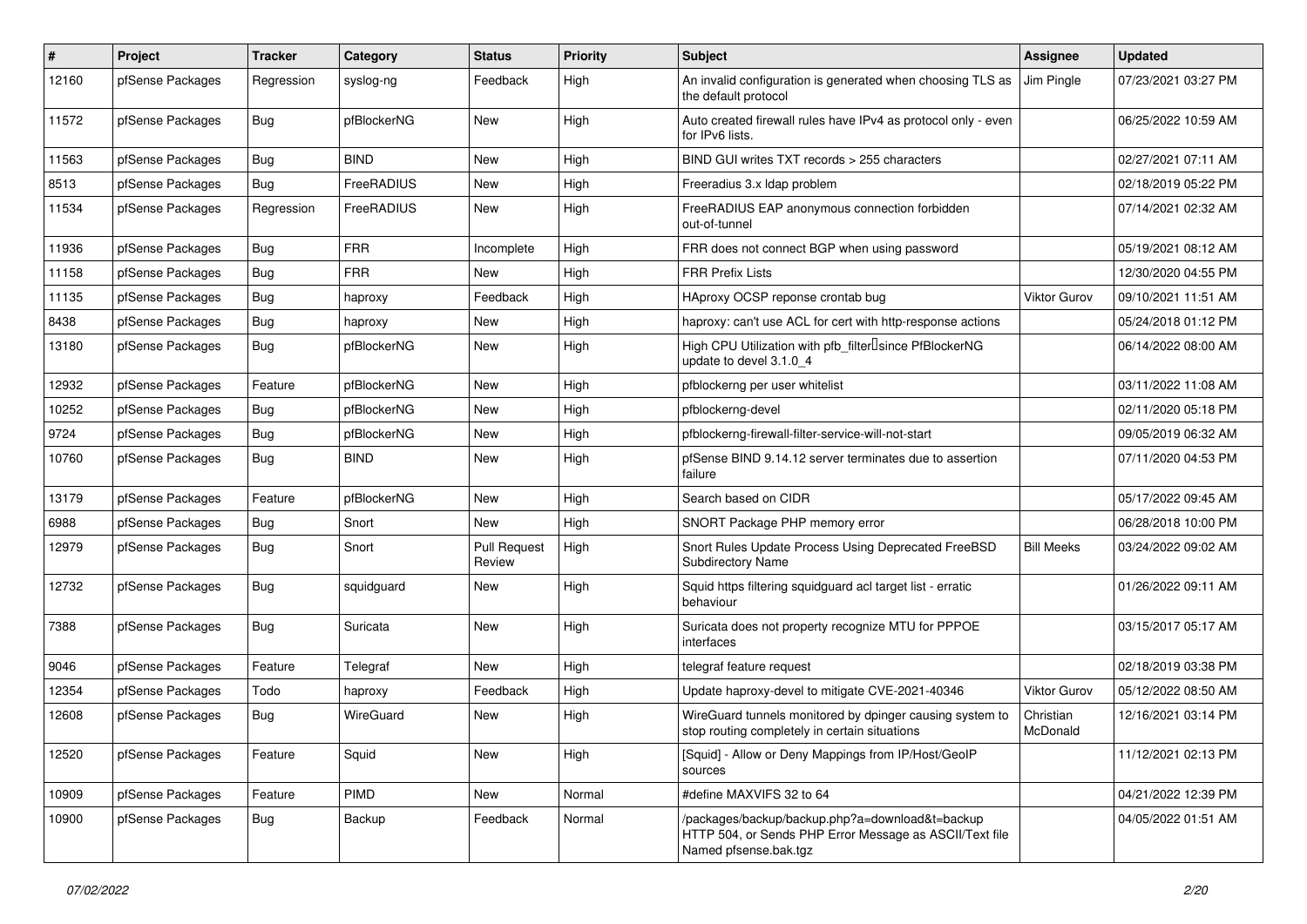| $\vert$ # | Project          | <b>Tracker</b> | Category               | <b>Status</b> | Priority | Subject                                                                                                   | <b>Assignee</b>     | <b>Updated</b>      |
|-----------|------------------|----------------|------------------------|---------------|----------|-----------------------------------------------------------------------------------------------------------|---------------------|---------------------|
| 11210     | pfSense Packages | Feature        | Suricata               | Feedback      | Normal   | 3rd party rulesets                                                                                        | <b>Viktor Gurov</b> | 11/24/2021 04:21 AM |
| 9749      | pfSense Packages | Feature        | Status Monitoring      | New           | Normal   | 95th percentile missing for quality in monitoring                                                         |                     | 09/12/2019 10:39 AM |
| 8213      | pfSense Packages | Bug            | haproxy                | New           | Normal   | acl src file not populated from alias                                                                     |                     | 12/21/2017 02:02 PM |
| 9299      | pfSense Packages | Feature        | <b>ACME</b>            | New           | Normal   | ACME package : Automate add/remove firewall rule for port<br>forwarding                                   |                     | 01/30/2019 10:09 PM |
| 12670     | pfSense Packages | <b>Bug</b>     | <b>ACME</b>            | New           | Normal   | ACME package writes credentials to system log                                                             | <b>Viktor Gurov</b> | 03/07/2022 10:58 AM |
| 12623     | pfSense Packages | Bug            | <b>ACME</b>            | New           | Normal   | acme.sh package   DNS-ISPConfig settings                                                                  | <b>Viktor Gurov</b> | 03/10/2022 03:42 PM |
| 9833      | pfSense Packages | Feature        | <b>ACME</b>            | New           | Normal   | ACME: add ability to use custom ACME server                                                               |                     | 04/07/2022 11:31 AM |
| 8560      | pfSense Packages | <b>Bug</b>     | <b>ACME</b>            | New           | Normal   | ACME: can't update DNS records in DNSMadeEasy registar<br>for several domains with different API keys/ids |                     | 06/08/2018 01:28 PM |
| 13136     | pfSense Packages | Feature        | pfBlockerNG            | New           | Normal   | Add crypt0rr DNS-over-HTTPS (DOH) provider list feeds                                                     |                     | 05/07/2022 02:27 AM |
| 8224      | pfSense Packages | Feature        | FreeRADIUS             | <b>New</b>    | Normal   | Add "OU" field to FreeRADIUS page                                                                         |                     | 02/21/2018 12:53 AM |
| 10872     | pfSense Packages | Feature        | Suricata               | Feedback      | Normal   | Add adjustable notification for Severity Alert                                                            | <b>Viktor Gurov</b> | 08/20/2021 07:52 AM |
| 11156     | pfSense Packages | Feature        | pfBlockerNG            | New           | Normal   | Add an option include subdomains for the noAAAA feature                                                   |                     | 12/11/2020 10:19 AM |
| 9912      | pfSense Packages | Feature        | ntop                   | New           | Normal   | add custom DPI to ntopng                                                                                  |                     | 11/18/2019 10:57 AM |
| 13135     | pfSense Packages | Feature        | pfBlockerNG            | New           | Normal   | Add dibdot DoH-IP-blocklists feeds                                                                        | Viktor Gurov        | 05/08/2022 01:50 AM |
| 9200      | pfSense Packages | Todo           | <b>ACME</b>            | New           | Normal   | Add DNS support for Google domain to Acme manager                                                         | Jim Pingle          | 02/15/2022 03:16 AM |
| 12097     | pfSense Packages | Feature        | pfBlockerNG            | New           | Normal   | Add dnsbl and geoip logs to system log                                                                    |                     | 07/06/2021 01:25 PM |
| 13201     | pfSense Packages | Feature        | pfBlockerNG            | New           | Normal   | Add FireHol Security IP Feeds                                                                             |                     | 05/23/2022 06:34 AM |
| 12465     | pfSense Packages | Feature        | haproxy                | New           | Normal   | Add forwardfor advanced usecases                                                                          |                     | 10/16/2021 07:35 PM |
| 12711     | pfSense Packages | Feature        | Telegraf               | New           | Normal   | Add InfluxDB V2 support                                                                                   |                     | 01/21/2022 02:54 AM |
| 9798      | pfSense Packages | Feature        | pfBlockerNG            | New           | Normal   | add ipv4 and ipv6 dnscrypt-resolvers feeds                                                                |                     | 10/14/2021 09:48 AM |
| 11703     | pfSense Packages | Feature        | <b>FRR</b>             | <b>New</b>    | Normal   | add Krill and Routinator support BGP RPKI                                                                 |                     | 03/18/2021 07:47 PM |
| 12860     | pfSense Packages | Feature        | New Package<br>Request | New           | Normal   | add mmc-utils package to all images                                                                       |                     | 02/24/2022 07:18 AM |
| 8099      | pfSense Packages | Feature        | Telegraf               | New           | Normal   | Add more configuration flexibility to Telegraf                                                            |                     | 08/13/2019 09:39 AM |
| 12285     | pfSense Packages | Feature        | Suricata               | In Progress   | Normal   | Add more EVE Logged Traffic protocols                                                                     | <b>Viktor Gurov</b> | 08/20/2021 08:22 AM |
| 7686      | pfSense Packages | Feature        | haproxy                | New           | Normal   | Add option in HAProxy to configure SSL defaults based on<br>the Mozilla SSL Configuration Generator       |                     | 08/16/2019 01:09 PM |
| 12329     | pfSense Packages | Feature        | Avahi                  | New           | Normal   | Add optional floating firewall rules for IPv4 and IPv6                                                    |                     | 02/09/2022 04:43 PM |
| 10547     | pfSense Packages | Feature        | New Package<br>Request | New           | Normal   | Add package addrwatch. Addrwatch is like arpwatch but<br>works with ipv4 and ipv6                         |                     | 05/11/2020 09:20 AM |
| 9315      | pfSense Packages | Feature        | New Package<br>Request | New           | Normal   | Add Package: dnscrypt-proxy                                                                               |                     | 03/05/2021 02:38 AM |
| 8216      | pfSense Packages | Feature        | Telegraf               | New           | Normal   | Add prometheus output for telegraf                                                                        |                     | 09/09/2020 05:33 AM |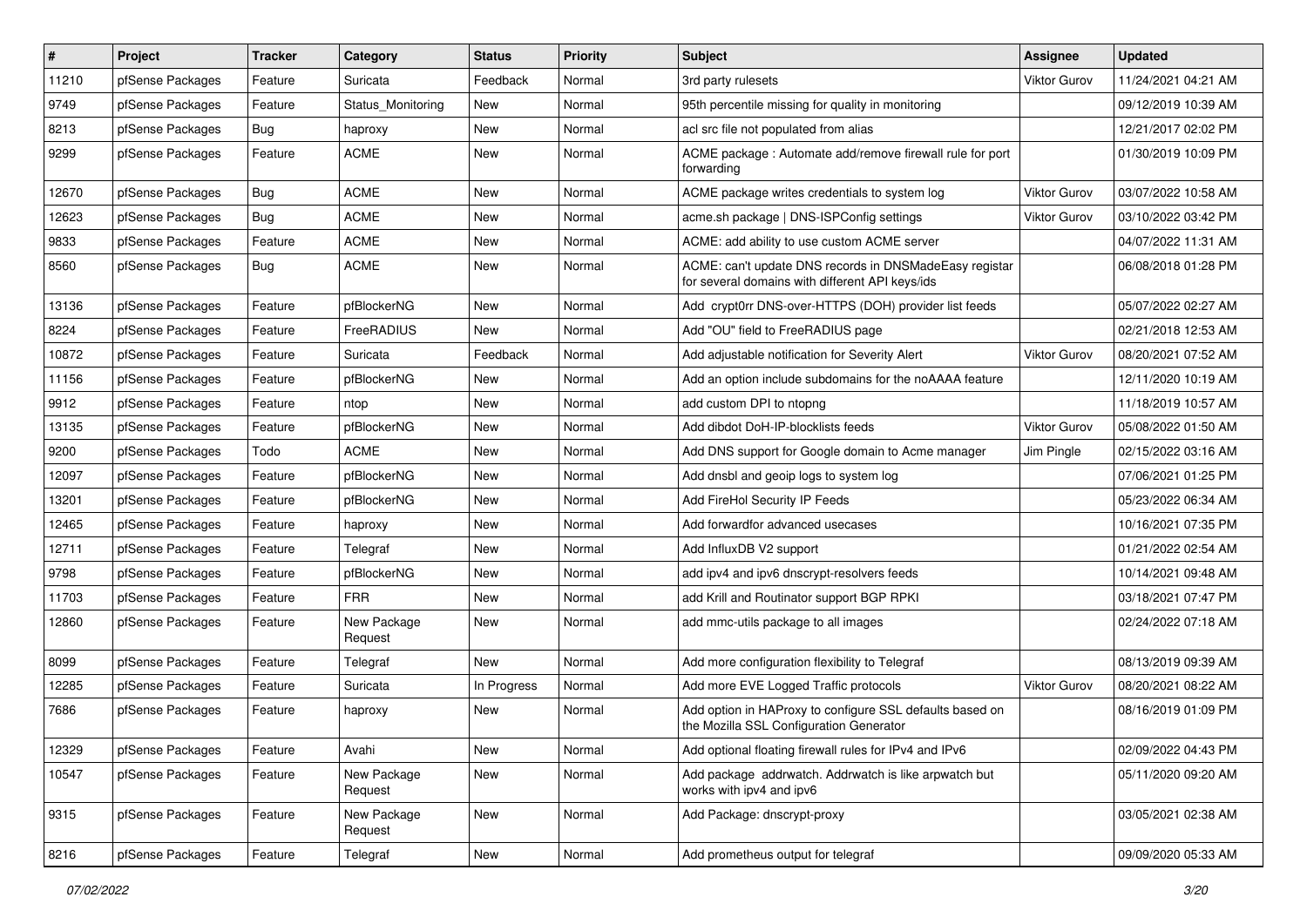| $\#$  | Project          | Tracker    | Category                    | <b>Status</b>                 | <b>Priority</b> | <b>Subject</b>                                                                                | Assignee            | <b>Updated</b>      |
|-------|------------------|------------|-----------------------------|-------------------------------|-----------------|-----------------------------------------------------------------------------------------------|---------------------|---------------------|
| 9044  | pfSense Packages | Feature    | New Package<br>Request      | New                           | Normal          | Add SoftEther                                                                                 |                     | 11/02/2019 10:51 AM |
| 9721  | pfSense Packages | Feature    | Squid                       | Feedback                      | Normal          | add squidclient -h 127.0.0.1 mgr:info output to Diagnostics<br>Squid and status.php           | <b>Viktor Gurov</b> | 04/22/2022 02:21 AM |
| 11997 | pfSense Packages | Bug        | <b>IPsec Profile Wizard</b> | <b>New</b>                    | Normal          | Add Support for Android Strongswan Profiles in the Profile<br>Wizard                          | Jim Pingle          | 07/10/2021 07:51 PM |
| 12507 | pfSense Packages | Bug        | softflowd                   | <b>Pull Request</b><br>Review | Normal          | Add support for bi-directional flows in softflowd                                             |                     | 11/11/2021 03:53 AM |
| 12286 | pfSense Packages | Bug        | FreeRADIUS                  | <b>New</b>                    | Normal          | Add support for ntlm auth in LDAP                                                             |                     | 08/20/2021 08:27 AM |
| 10600 | pfSense Packages | Feature    | pfBlockerNG                 | New                           | Normal          | Add support for pfBlockerNG "Action list" feature                                             |                     | 08/10/2020 02:39 AM |
| 11879 | pfSense Packages | Feature    | ACME                        | Feedback                      | Normal          | Add support for SSL.com ACME server                                                           | Jim Pingle          | 03/02/2022 02:03 PM |
| 12281 | pfSense Packages | Feature    | Nut                         | New                           | Normal          | Add support for Telegram/Pushover notifications                                               | <b>Viktor Gurov</b> | 01/24/2022 07:25 AM |
| 11931 | pfSense Packages | Feature    | <b>ACME</b>                 | <b>New</b>                    | Normal          | Add support for validating a domain's ownership via Google<br>Cloud Cloud DNS                 |                     | 02/15/2022 03:18 AM |
| 9238  | pfSense Packages | Feature    | New Package<br>Request      | New                           | Normal          | Add support for Zerotier                                                                      |                     | 05/17/2021 01:58 PM |
| 12882 | pfSense Packages | Feature    | pfBlockerNG                 | Feedback                      | Normal          | Add the option to specify CURLOPT INTERFACE in<br>pfBlockerNG IPv4/IPv6 lists                 |                     | 03/24/2022 11:16 AM |
| 12859 | pfSense Packages | Feature    | Zabbix                      | New                           | Normal          | Add Zabbix 6.0 LTS (agent and proxy) packages                                                 |                     | 02/23/2022 07:11 AM |
| 11410 | pfSense Packages | Feature    | New Package<br>Request      | New                           | Normal          | adding bpytop (former Bashtop)                                                                |                     | 07/26/2021 12:33 PM |
| 12658 | pfSense Packages | Feature    | darkstat                    | New                           | Normal          | Adding prometheus metrics to darkstat                                                         |                     | 05/27/2022 09:44 PM |
| 7691  | pfSense Packages | Feature    | Squid                       | New                           | Normal          | Allow for custom icap services for squid                                                      |                     | 08/24/2017 03:16 AM |
| 8769  | pfSense Packages | Feature    | <b>FreeRADIUS</b>           | <b>New</b>                    | Normal          | Allow FreeRADIUS users to change their own Passwords<br>and Pins                              |                     | 10/11/2018 11:34 AM |
| 10841 | pfSense Packages | Feature    | pfBlockerNG                 | <b>New</b>                    | Normal          | Allow per Source/VLAN/Network individual black&whitelists                                     |                     | 10/18/2020 07:42 AM |
| 10653 | pfSense Packages | Feature    | <b>FRR</b>                  | New                           | Normal          | Allow to download frr status                                                                  | Jim Pingle          | 06/11/2020 01:21 AM |
| 10845 | pfSense Packages | Bug        | apcupsd                     | New                           | Normal          | apcupsd doesn't stop when not enabled                                                         |                     | 08/24/2020 10:16 AM |
| 12101 | pfSense Packages | Bug        | arpwatch                    | Assigned                      | Normal          | ArpWatch Suppression Mac for "flip-flop" not suppressing                                      | Viktor Gurov        | 10/09/2021 07:19 PM |
| 9676  | pfSense Packages | <b>Bug</b> | pfBlockerNG                 | New                           | Normal          | AS lookup fails                                                                               |                     | 12/26/2019 12:17 AM |
| 9495  | pfSense Packages | Bug        | AWS VPC                     | New                           | Normal          | AWS VPC VPN wizard produces incorrect config (SHA256)<br>should be SHA1)                      |                     | 08/19/2019 02:45 PM |
| 9497  | pfSense Packages | Bug        | AWS VPC                     | New                           | Normal          | AWS VPN Wizard: WebGUI times out.                                                             |                     | 11/13/2019 10:07 AM |
| 11098 | pfSense Packages | Bug        | Backup                      | Feedback                      | Normal          | Backup Files and Directories plugin crashes firewall if /root<br>specified as backup location | <b>Viktor Gurov</b> | 12/23/2021 10:45 AM |
| 9982  | pfSense Packages | Feature    | Squid                       | Feedback                      | Normal          | basic_Idap_auth TLS connection                                                                | <b>Viktor Gurov</b> | 04/22/2022 02:21 AM |
| 12167 | pfSense Packages | Bug        | <b>FRR</b>                  | Feedback                      | Normal          | BGP TCP setkey not set if neighbor is in peer group                                           | Viktor Gurov        | 09/16/2021 09:38 AM |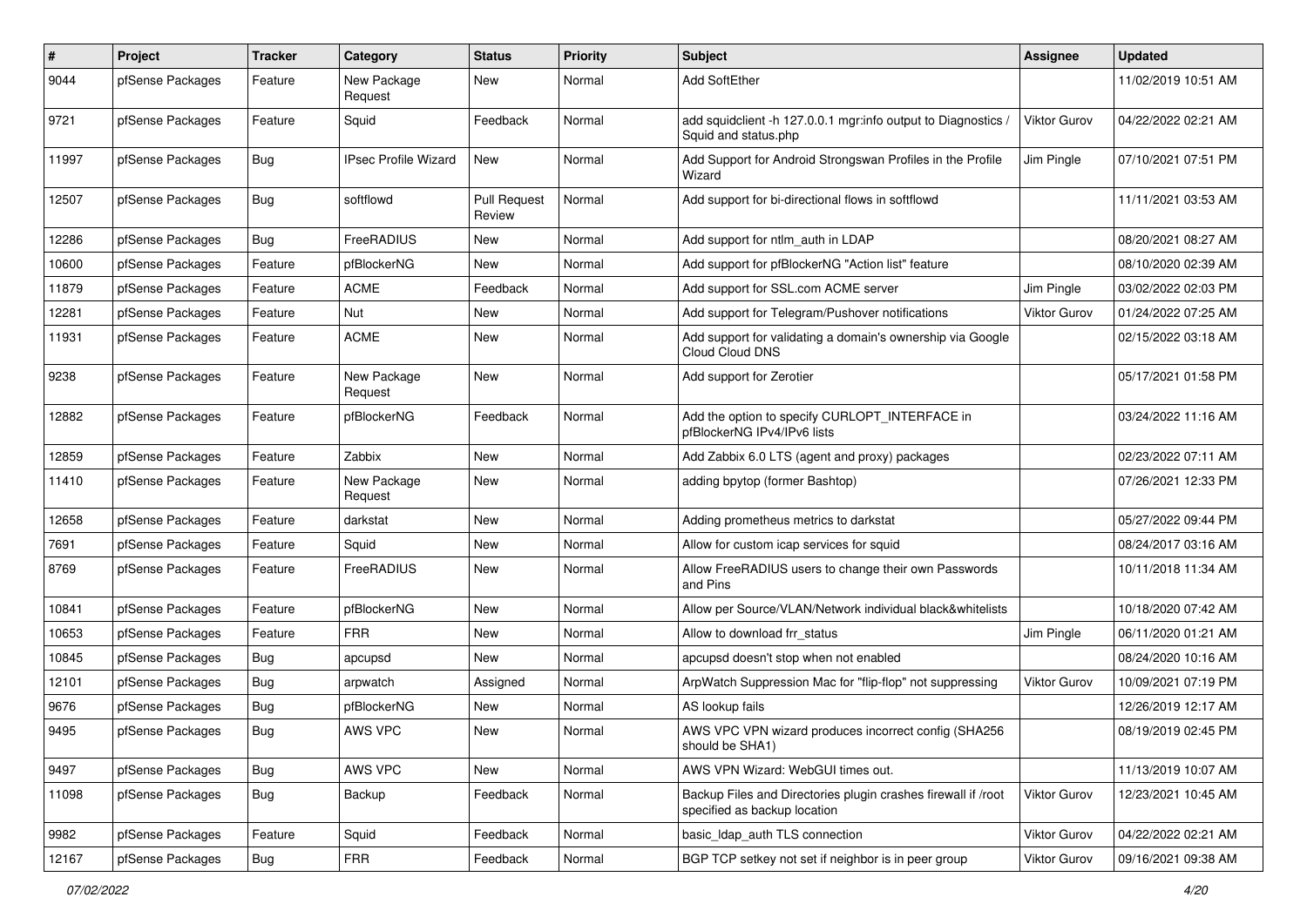| $\vert$ # | Project          | <b>Tracker</b> | Category                 | <b>Status</b>                 | <b>Priority</b> | Subject                                                                                                     | Assignee            | <b>Updated</b>      |
|-----------|------------------|----------------|--------------------------|-------------------------------|-----------------|-------------------------------------------------------------------------------------------------------------|---------------------|---------------------|
| 13002     | pfSense Packages | Regression     | <b>BIND</b>              | Feedback                      | Normal          | BIND 9.16_13 could not find existing DNSSEC keys at<br>/cf/named/etc/namedb/keys due to directory change    | Viktor Gurov        | 03/31/2022 12:14 PM |
| 13114     | pfSense Packages | Bug            | <b>BIND</b>              | Feedback                      | Normal          | BIND calls rndc in rc_stop when named is not running                                                        | <b>Stuart Wyatt</b> | 05/04/2022 12:41 PM |
| 10445     | pfSense Packages | Bug            | <b>BIND</b>              | Feedback                      | Normal          | BIND crashed when added RPZ. rpz is not a master or<br>slave zone.                                          |                     | 04/21/2022 12:40 PM |
| 12869     | pfSense Packages | Bug            | <b>BIND</b>              | Feedback                      | Normal          | Bind DNS Package AAAA filtering Broken on new ZFS<br>Installs                                               | <b>Viktor Gurov</b> | 03/09/2022 12:38 PM |
| 11634     | pfSense Packages | Regression     | <b>BIND</b>              | <b>New</b>                    | Normal          | bind hangs when pfsense is reconnecting as an openvpn<br>client to a TUN openvpn server                     |                     | 03/14/2021 07:23 AM |
| 8197      | pfSense Packages | Bug            | <b>BIND</b>              | New                           | Normal          | BIND UI fails to properly update zone with inline DNSSEC<br>signing enabled                                 |                     | 02/18/2019 05:23 PM |
| 10330     | pfSense Packages | Bug            | <b>BIND</b>              | Feedback                      | Normal          | BIND zone configuration displays wrong DS resource record<br>with inline DNSSEC signing enabled             |                     | 04/21/2022 12:40 PM |
| 11742     | pfSense Packages | Bug            | Suricata                 | New                           | Normal          | Blocking / Unblocking is not working correctly.                                                             |                     | 09/01/2021 11:08 AM |
| 10936     | pfSense Packages | Bug            | haproxy                  | Feedback                      | Normal          | both haproxy/haproxy-devel non-existent option<br>lb-agent-chk                                              |                     | 04/21/2022 12:40 PM |
| 11890     | pfSense Packages | Feature        | New Package<br>Request   | New                           | Normal          | Browser-based "clientless" VPN                                                                              |                     | 05/05/2021 07:26 AM |
| 4088      | pfSense Packages | Bug            | squidguard               | Feedback                      | Normal          | Buggy squidgurd config file is created                                                                      | <b>Viktor Gurov</b> | 01/28/2021 10:01 AM |
| 1620      | pfSense Packages | Bug            | Squid                    | New                           | Normal          | Can't use transparent proxy when using bridge.                                                              |                     | 10/07/2021 04:19 AM |
| 7403      | pfSense Packages | Bug            | FreeRADIUS               | New                           | Normal          | Captive Portal + freeradius2 + MySQL problems with<br>German Umlaut                                         |                     | 03/17/2017 09:12 AM |
| 11388     | pfSense Packages | <b>Bug</b>     | FreeRADIUS               | Feedback                      | Normal          | Captive Portal authentication error with MySQL backend                                                      | <b>Viktor Gurov</b> | 02/10/2021 08:54 AM |
| 8251      | pfSense Packages | Bug            | FreeRADIUS               | Feedback                      | Normal          | Captiveportal + FreeRadius "Last activity" resets to Session<br>start                                       |                     | 08/13/2019 11:10 AM |
| 13063     | pfSense Packages | Feature        | Cellular                 | <b>Pull Request</b><br>Review | Normal          | Cellular package shall support more modems and NMEA<br>port                                                 |                     | 05/06/2022 02:38 PM |
| 12036     | pfSense Packages | <b>Bug</b>     | Zabbix                   | Feedback                      | Normal          | Certificate Manager page do not show Zabbix used<br>certificates                                            | Viktor Gurov        | 07/15/2021 11:46 AM |
| 12206     | pfSense Packages | <b>Bug</b>     | <b>NET-SNMP</b>          | Feedback                      | Normal          | Certificate Manager page doesn't show Net-SNMP used<br>certificates                                         | Viktor Gurov        | 12/30/2021 09:40 AM |
| 9916      | pfSense Packages | Feature        | <b>BIND</b>              | Feedback                      | Normal          | Check allow-transfer in custom option when the zone is<br>slave                                             |                     | 04/21/2022 12:40 PM |
| 11054     | pfSense Packages | Bug            | FreeRADIUS               | Assigned                      | Normal          | Check Client Certificate CN not working as described                                                        | <b>Viktor Gurov</b> | 12/14/2021 07:22 AM |
| 13137     | pfSense Packages | Feature        | pfBlockerNG              | <b>New</b>                    | Normal          | ckuethe/doh-blocklist.txt add to DoH feeds                                                                  |                     | 05/07/2022 02:39 AM |
| 13073     | pfSense Packages | Bug            | Squid                    | New                           | Normal          | ClamAV - clamd dies with high CPU load and thus the<br>C-ICAP of squid-reverse proxy causes http:500 errors |                     | 04/19/2022 05:38 AM |
| 12188     | pfSense Packages | <b>Bug</b>     | OpenVPN Client<br>Export | New                           | Normal          | client export breaks multi remote configurations                                                            |                     | 10/02/2021 05:58 PM |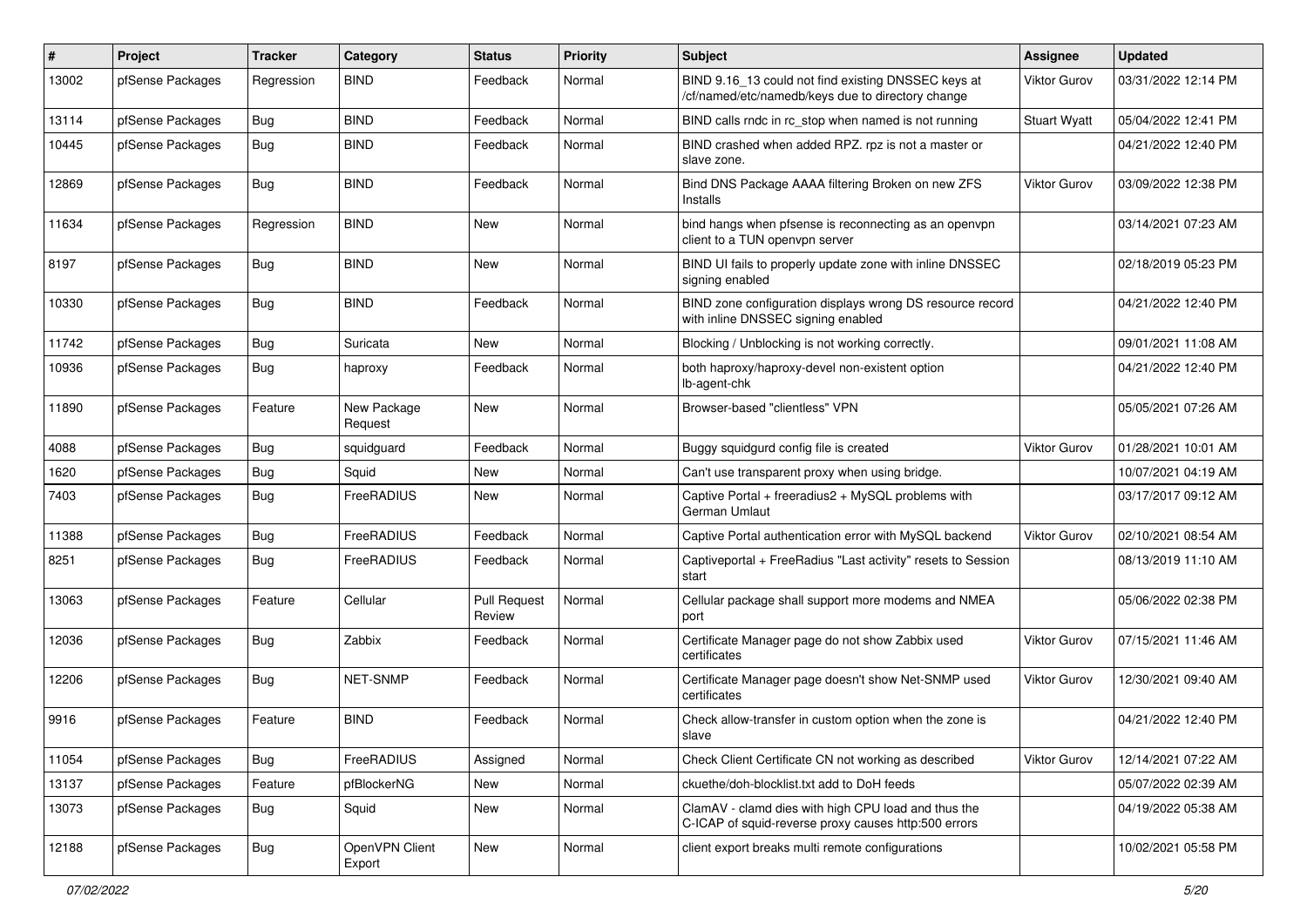| $\sharp$ | Project          | <b>Tracker</b> | Category               | <b>Status</b>                 | Priority | <b>Subject</b>                                                                                | Assignee              | <b>Updated</b>      |
|----------|------------------|----------------|------------------------|-------------------------------|----------|-----------------------------------------------------------------------------------------------|-----------------------|---------------------|
| 6470     | pfSense Packages | Feature        | New Package<br>Request | New                           | Normal   | CloudFlare Integration Module                                                                 |                       | 08/13/2019 01:23 PM |
| 8279     | pfSense Packages | Feature        | pfBlockerNG            | New                           | Normal   | Consider adding a new option to the Rule Order                                                |                       | 08/20/2019 09:00 AM |
| 6022     | pfSense Packages | Feature        | New Package<br>Request | <b>New</b>                    | Normal   | Consider MLVPN for bonded VPN                                                                 |                       | 01/30/2021 05:24 PM |
| 12909    | pfSense Packages | Feature        | Suricata               | <b>New</b>                    | Normal   | Convert Suricata GeoIP Lookup feature on ALERTS tab to<br>use local GeoIP2 database           | Viktor Gurov          | 03/07/2022 08:28 AM |
| 12258    | pfSense Packages | Bug            | WireGuard              | Feedback                      | Normal   | Copy key buttons only work in HTTPS mode                                                      |                       | 02/03/2022 04:57 AM |
| 10462    | pfSense Packages | Feature        | <b>LCDProc</b>         | <b>Pull Request</b><br>Review | Normal   | <b>CPU Temp Screen</b>                                                                        |                       | 11/29/2021 08:28 AM |
| 11573    | pfSense Packages | Feature        | New Package<br>Request | New                           | Normal   | <b>Custom Commands</b>                                                                        |                       | 03/16/2021 07:28 PM |
| 13200    | pfSense Packages | Feature        | pfBlockerNG            | <b>New</b>                    | Normal   | Custom DNS Servers for Alert settings                                                         |                       | 05/23/2022 06:16 AM |
| 13044    | pfSense Packages | Feature        | Mail report            | New                           | Normal   | Customized reporting                                                                          |                       | 04/11/2022 09:22 AM |
| 13198    | pfSense Packages | Feature        | pfBlockerNG            | New                           | Normal   | Dark Theme Styling issues - Alerts White bar                                                  |                       | 05/23/2022 06:05 AM |
| 12423    | pfSense Packages | <b>Bug</b>     | pfBlockerNG            | Feedback                      | Normal   | Dashboard shows "SQLite database missing, Force Reload<br>DNSBL to recover!"                  |                       | 12/31/2021 01:06 PM |
| 12573    | pfSense Packages | Feature        | New Package<br>Request | <b>New</b>                    | Normal   | Dashboard widget with external connection map                                                 | aleksei<br>prokofiev  | 12/07/2021 07:38 AM |
| 10601    | pfSense Packages | Bug            | Status Monitoring      | <b>New</b>                    | Normal   | Dashboard->Traffic Graphs Scale is capped for outbound                                        |                       | 05/29/2020 10:13 AM |
| 10160    | pfSense Packages | Feature        | New Package<br>Request | New                           | Normal   | Dedicated Maxmind GeoIP package including license<br>registration                             |                       | 01/03/2020 10:31 PM |
| 13195    | pfSense Packages | Feature        | pfBlockerNG            | <b>New</b>                    | Normal   | Dedicated website for Feed mangement - Community<br>Driven                                    |                       | 05/23/2022 05:22 AM |
| 8836     | pfSense Packages | Feature        | FreeRADIUS             | <b>New</b>                    | Normal   | Define Idap group vlan assignment in users file                                               |                       | 08/26/2018 07:53 AM |
| 11092    | pfSense Packages | Feature        | pfBlockerNG            | <b>New</b>                    | Normal   | Detecting DNS tunneling                                                                       |                       | 11/21/2020 04:53 AM |
| 8232     | pfSense Packages | Feature        | haproxy                | New                           | Normal   | different ssl options based on the sni name                                                   |                       | 01/30/2019 10:36 AM |
| 6789     | pfSense Packages | Feature        | Squid                  | New                           | Normal   | disgest_ldap_auth                                                                             |                       | 08/13/2019 09:57 AM |
| 13138    | pfSense Packages | Feature        | pfBlockerNG            | New                           | Normal   | DNS over HTTPS/TLS Blocking should be removed from<br>SafeSearch                              |                       | 05/07/2022 02:52 AM |
| 12924    | pfSense Packages | <b>Bug</b>     | WireGuard              | New                           | Normal   | DNS Resolver WireGuard ACL Inconsistency                                                      | Christian<br>McDonald | 04/10/2022 10:36 AM |
| 7453     | pfSense Packages | <b>Bug</b>     | <b>ACME</b>            | New                           | Normal   | DNS-ovh need to save or display consumer key                                                  |                       | 04/06/2017 10:54 AM |
| 11099    | pfSense Packages | Feature        | pfBlockerNG            | New                           | Normal   | DNSBL blocking by schedule                                                                    |                       | 11/25/2020 12:12 AM |
| 11295    | pfSense Packages | Feature        | pfBlockerNG            | Feedback                      | Normal   | DNSBL IDN support                                                                             | Viktor Gurov          | 09/10/2021 11:33 AM |
| 12414    | pfSense Packages | <b>Bug</b>     | pfBlockerNG            | Feedback                      | Normal   | DNSBL SafeSearch page displays input validation error if<br>DoH / DoT blocking is not enabled |                       | 12/30/2021 02:49 PM |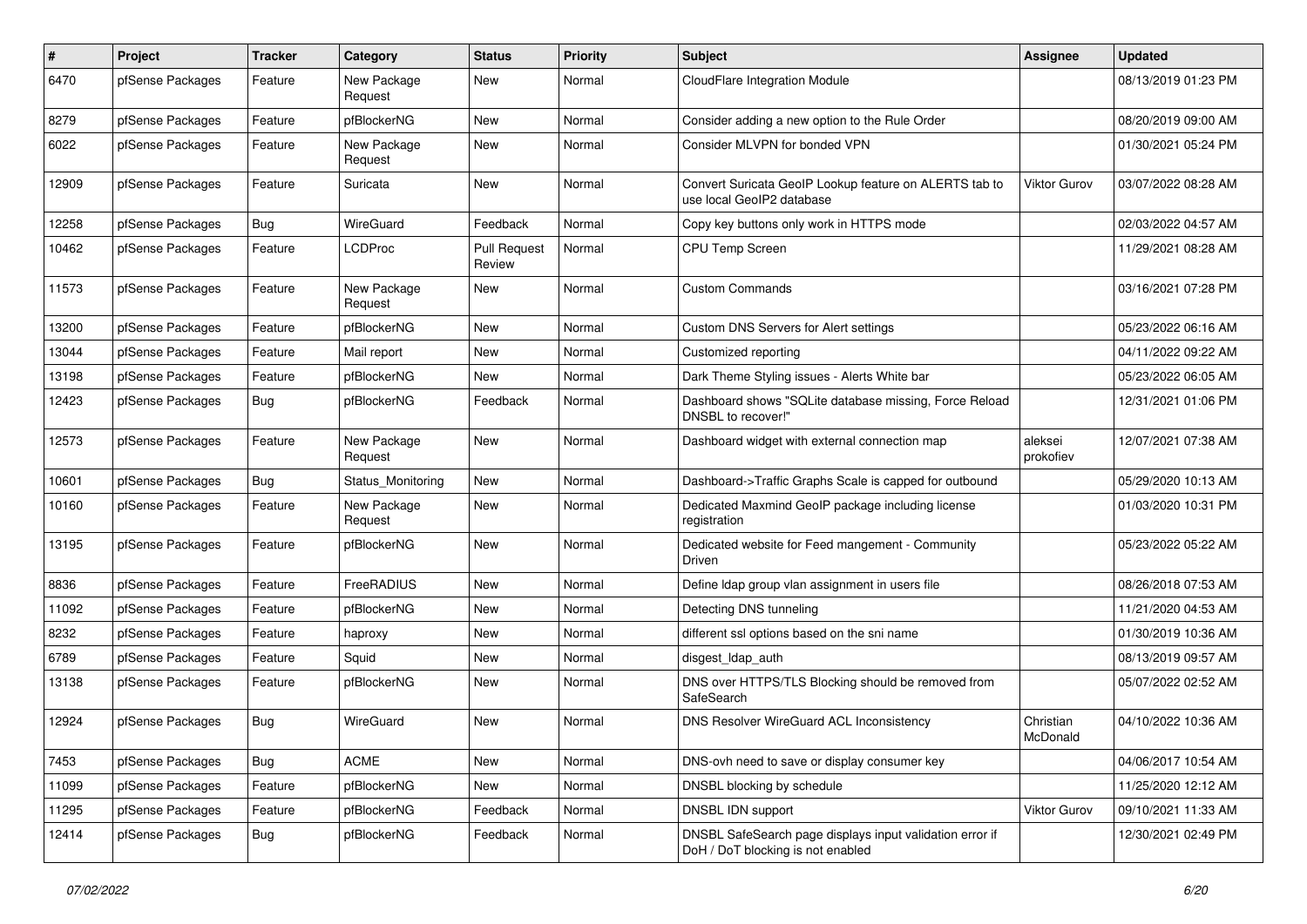| $\#$  | Project          | <b>Tracker</b> | Category                 | <b>Status</b> | <b>Priority</b> | <b>Subject</b>                                                                                                                                              | Assignee            | <b>Updated</b>      |
|-------|------------------|----------------|--------------------------|---------------|-----------------|-------------------------------------------------------------------------------------------------------------------------------------------------------------|---------------------|---------------------|
| 7903  | pfSense Packages | Feature        | New Package<br>Request   | <b>New</b>    | Normal          | Duo ssh package                                                                                                                                             |                     | 01/16/2021 12:44 AM |
| 11963 | pfSense Packages | Feature        | <b>FRR</b>               | <b>New</b>    | Normal          | Dynamically change OSPF interface costs on selected<br>interfaces on CARP event                                                                             |                     | 05/26/2021 04:13 AM |
| 12308 | pfSense Packages | Feature        | New Package<br>Request   | <b>New</b>    | Normal          | Dynamicaly Update Firewall Aliases from OpenVPN LDAP<br>Group membership of the connected user                                                              |                     | 08/27/2021 12:51 AM |
| 10242 | pfSense Packages | Feature        | New Package<br>Request   | <b>New</b>    | Normal          | E2guardian Web filtering package                                                                                                                            | Viktor Gurov        | 05/30/2022 10:40 AM |
| 11980 | pfSense Packages | <b>Bug</b>     | FreeRADIUS               | Feedback      | Normal          | EAP does not work with SQL backend                                                                                                                          |                     | 07/21/2021 07:24 AM |
| 11567 | pfSense Packages | Feature        | Mail report              | <b>New</b>    | Normal          | Email report add a note filed request                                                                                                                       |                     | 02/27/2021 03:44 PM |
| 9704  | pfSense Packages | Feature        | FreeRADIUS               | <b>New</b>    | Normal          | Enable filter username                                                                                                                                      |                     | 08/27/2019 12:07 PM |
| 9545  | pfSense Packages | Feature        | <b>FRR</b>               | New           | Normal          | Enable MULTIPATH in FRR                                                                                                                                     | Jim Pingle          | 09/18/2020 12:52 PM |
| 11414 | pfSense Packages | Bug            | pfBlockerNG              | New           | Normal          | Enabling feed "Public DNS4 all" breaks some Google<br>services                                                                                              |                     | 02/13/2021 02:46 AM |
| 10871 | pfSense Packages | Feature        | FreeRADIUS               | Feedback      | Normal          | Extra time period counters for SQL backend                                                                                                                  | Viktor Gurov        | 04/22/2022 02:19 AM |
| 7449  | pfSense Packages | Feature        | OpenVPN Client<br>Export | New           | Normal          | feature request for openypn-client-export package, add the<br>support for openvpn up and down script, for mapping<br>network drive                          |                     | 08/06/2019 05:06 PM |
| 13199 | pfSense Packages | Feature        | pfBlockerNG              | New           | Normal          | Feed groups should not have the first listing in the group bar                                                                                              |                     | 05/23/2022 06:03 AM |
| 11227 | pfSense Packages | Feature        | pfBlockerNG              | <b>New</b>    | Normal          | Feeds update                                                                                                                                                |                     | 01/07/2021 12:11 AM |
| 11178 | pfSense Packages | Feature        | Filer                    | <b>New</b>    | Normal          | Filer do not ask what to do with previous filename                                                                                                          |                     | 12/31/2020 02:45 AM |
| 10426 | pfSense Packages | Bug            | Filer                    | Feedback      | Normal          | Filer must validate that File name is uniq                                                                                                                  |                     | 04/20/2022 11:02 AM |
| 11180 | pfSense Packages | <b>Bug</b>     | Filer                    | Feedback      | Normal          | Filer run action for files on sync that wan't been modified                                                                                                 | Viktor Gurov        | 01/08/2021 07:27 AM |
| 11235 | pfSense Packages | Bug            | Filer                    | New           | Normal          | Filer run script when "state" unchanged                                                                                                                     |                     | 01/08/2021 07:24 AM |
| 11847 | pfSense Packages | <b>Bug</b>     | <b>FRR</b>               | Feedback      | Normal          | Filters not applied to PEER Groups                                                                                                                          | <b>Viktor Gurov</b> | 07/30/2021 07:45 PM |
| 12667 | pfSense Packages | Bug            | WireGuard                | New           | Normal          | Firewall Crashed After Upgrading Wireguard                                                                                                                  |                     | 01/07/2022 09:18 AM |
| 13045 | pfSense Packages | <b>Bug</b>     | <b>WireGuard</b>         | <b>New</b>    | Normal          | Firewall floating rules ignore WireGuard traffic                                                                                                            |                     | 04/11/2022 09:40 AM |
| 11204 | pfSense Packages | Bug            | NET-SNMP                 | Feedback      | Normal          | Fix net-snmp logging to syslog                                                                                                                              | Jim Pingle          | 03/19/2021 05:10 AM |
| 10503 | pfSense Packages | Bug            | <b>FRR</b>               | <b>New</b>    | Normal          | Flapping any GW in multi-WAN influences restating all IPsec<br>tunnels in FRR which leads to dropping all IPsec VTI static<br>routes and related BGP issues |                     | 05/08/2020 07:51 PM |
| 8752  | pfSense Packages | Bug            | squidguard               | <b>New</b>    | Normal          | For SquidGuard in "Common ACL" menu "Target Rules List"<br>"access" option always stays with default value '---' for my<br>Target category                  |                     | 08/06/2018 05:53 AM |
| 11522 | pfSense Packages | Bug            | Zabbix                   | New           | Normal          | fping6 error                                                                                                                                                |                     | 02/24/2021 07:13 AM |
| 8589  | pfSense Packages | <b>Bug</b>     | FreeRADIUS               | New           | Normal          | FreeRadius 0.15.5_2 ignoring tunnelled-reply=no                                                                                                             |                     | 02/18/2019 03:40 PM |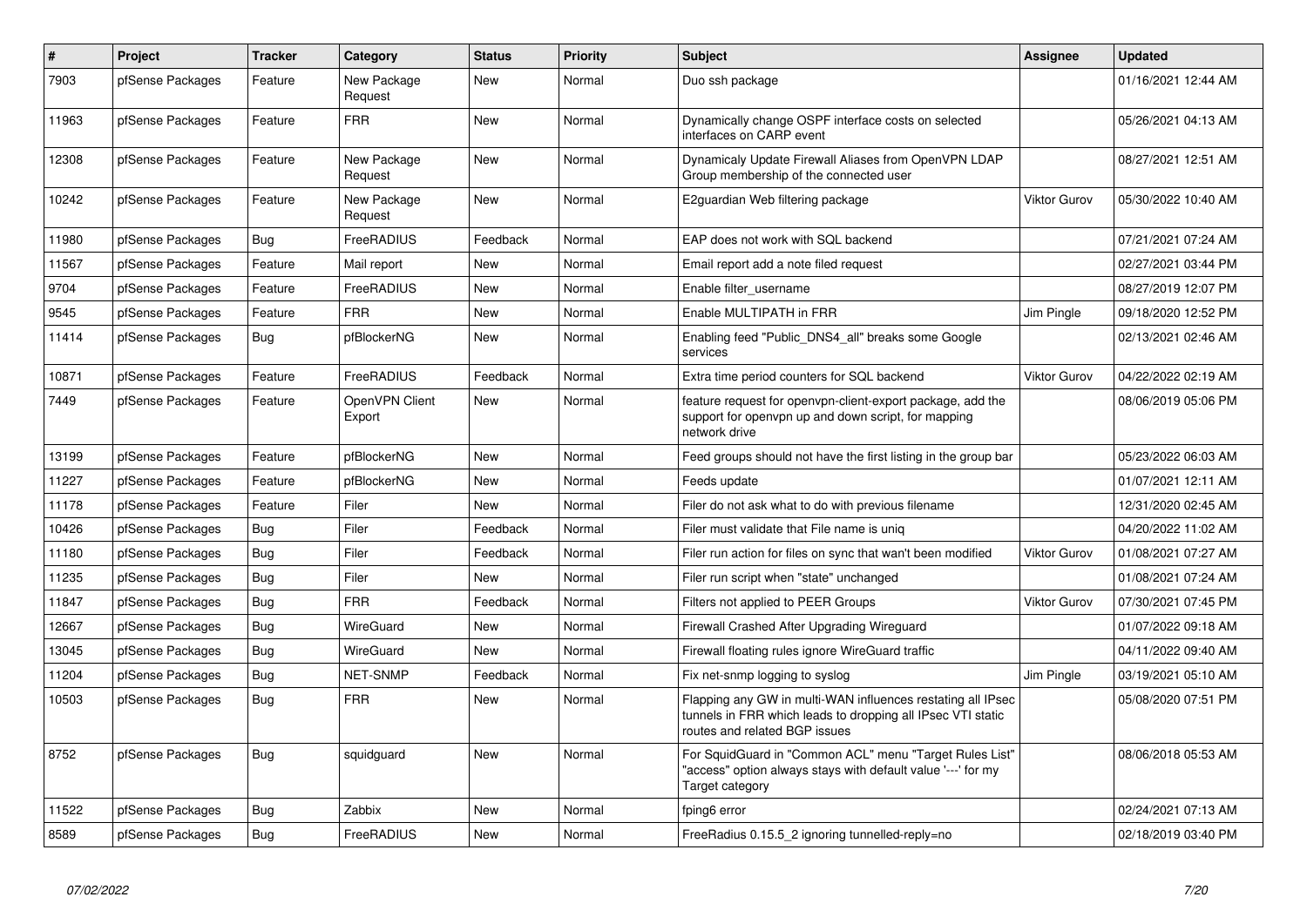| #     | Project          | Tracker    | Category   | <b>Status</b>                 | <b>Priority</b> | <b>Subject</b>                                                                                                                                                           | <b>Assignee</b>     | <b>Updated</b>      |
|-------|------------------|------------|------------|-------------------------------|-----------------|--------------------------------------------------------------------------------------------------------------------------------------------------------------------------|---------------------|---------------------|
| 10695 | pfSense Packages | <b>Bug</b> | FreeRADIUS | New                           | Normal          | FreeRadius Accounting skipping MBs after reboot due to<br>power down                                                                                                     |                     | 06/24/2020 04:49 AM |
| 8031  | pfSense Packages | Feature    | FreeRADIUS | New                           | Normal          | FreeRADIUS copy entry function                                                                                                                                           |                     | 08/16/2019 01:01 PM |
| 4506  | pfSense Packages | Feature    | FreeRADIUS | New                           | Normal          | FreeRADIUS groups/hunt groups                                                                                                                                            |                     | 03/10/2015 08:51 PM |
| 11331 | pfSense Packages | Bug        | FreeRADIUS | Feedback                      | Normal          | FreeRADIUS latest package upgrade broke Plain Mac<br>Authentication                                                                                                      | Viktor Gurov        | 01/30/2021 10:08 AM |
| 12982 | pfSense Packages | Bug        | FreeRADIUS | New                           | Normal          | FreeRadius RadReply table entries missing from pf                                                                                                                        |                     | 06/19/2022 05:38 PM |
| 8516  | pfSense Packages | Bug        | FreeRADIUS | New                           | Normal          | FreeRADIUS requires settings re-saved after pfSense<br>upgrade                                                                                                           | Jim Pingle          | 12/31/2021 05:58 PM |
| 10908 | pfSense Packages | Feature    | FreeRADIUS | Feedback                      | Normal          | FreeRADIUS server certificate not using full CA chain                                                                                                                    | Viktor Gurov        | 04/22/2022 02:19 AM |
| 11802 | pfSense Packages | Bug        | FreeRADIUS | New                           | Normal          | FreeRADIUS sync                                                                                                                                                          |                     | 05/10/2021 04:18 AM |
| 12742 | pfSense Packages | Bug        | FreeRADIUS | Feedback                      | Normal          | freeRADIUS virtual-server-default: modules dailycounter,<br>monthlycounter, noreset counter, expire on login in<br>authorize section prevent virtual server from loading |                     | 03/01/2022 12:45 PM |
| 12126 | pfSense Packages | Bug        | FreeRADIUS | New                           | Normal          | freeradius3 0.15.7 31                                                                                                                                                    |                     | 10/11/2021 08:21 AM |
| 10935 | pfSense Packages | Bug        | <b>FRR</b> | New                           | Normal          | FRR 0.6.7-6 - BGPD service recycled IPv6 without Route<br>Map                                                                                                            |                     | 12/30/2020 05:00 PM |
| 11206 | pfSense Packages | Feature    | <b>FRR</b> | <b>Pull Request</b><br>Review | Normal          | <b>FRR 7.5</b>                                                                                                                                                           | Jim Pingle          | 01/08/2021 12:47 PM |
| 11836 | pfSense Packages | Bug        | <b>FRR</b> | Assigned                      | Normal          | FRR ACCEPTFILTER unstable                                                                                                                                                | Viktor Gurov        | 02/14/2022 07:20 AM |
| 10516 | pfSense Packages | Bug        | <b>FRR</b> | New                           | Normal          | FRR Access list                                                                                                                                                          |                     | 12/06/2020 11:02 PM |
| 11841 | pfSense Packages | Bug        | <b>FRR</b> | New                           | Normal          | FRR access lists default bahavior changed to permit by<br>default                                                                                                        |                     | 04/22/2021 09:52 AM |
| 12965 | pfSense Packages | Bug        | <b>FRR</b> | <b>Pull Request</b><br>Review | Normal          | FRR BFD peer configuration is handled incorrectly in some<br>cases                                                                                                       | Viktor Gurov        | 03/22/2022 08:04 AM |
| 12951 | pfSense Packages | Bug        | <b>FRR</b> | Feedback                      | Normal          | FRR cannot remove IPv6 routes                                                                                                                                            |                     | 03/22/2022 09:24 PM |
| 11377 | pfSense Packages | Bug        | <b>FRR</b> | <b>Pull Request</b><br>Review | Normal          | <b>FRR</b> deinstall                                                                                                                                                     |                     | 03/10/2021 08:21 AM |
| 11477 | pfSense Packages | Bug        | <b>FRR</b> | Feedback                      | Normal          | FRR does not recognize some BFD options                                                                                                                                  | Viktor Gurov        | 02/26/2021 10:52 PM |
| 11681 | pfSense Packages | Bug        | <b>FRR</b> | Feedback                      | Normal          | FRR generates invalid BFD configuration after removing<br>interfaces                                                                                                     | Viktor Gurov        | 07/14/2021 04:40 PM |
| 12889 | pfSense Packages | Feature    | <b>FRR</b> | New                           | Normal          | FRR GUI add set ipv6 next-hop global                                                                                                                                     |                     | 03/02/2022 06:10 AM |
| 10789 | pfSense Packages | Feature    | FRR        | Feedback                      | Normal          | FRR integrated configuration and hitless reloads                                                                                                                         | Jim Pingle          | 01/20/2021 11:16 PM |
| 11961 | pfSense Packages | Bug        | <b>FRR</b> | Feedback                      | Normal          | FRR OSPF add unwanted area 0 authentication to router<br>ospf                                                                                                            | <b>Viktor Gurov</b> | 09/16/2021 10:25 PM |
| 11835 | pfSense Packages | Bug        | <b>FRR</b> | New                           | Normal          | FRR OSPF redistributed connected routes disappearing                                                                                                                     |                     | 04/22/2021 07:11 AM |
| 11130 | pfSense Packages | Feature    | <b>FRR</b> | Feedback                      | Normal          | FRR RIP support                                                                                                                                                          | Jim Pingle          | 12/31/2021 04:19 PM |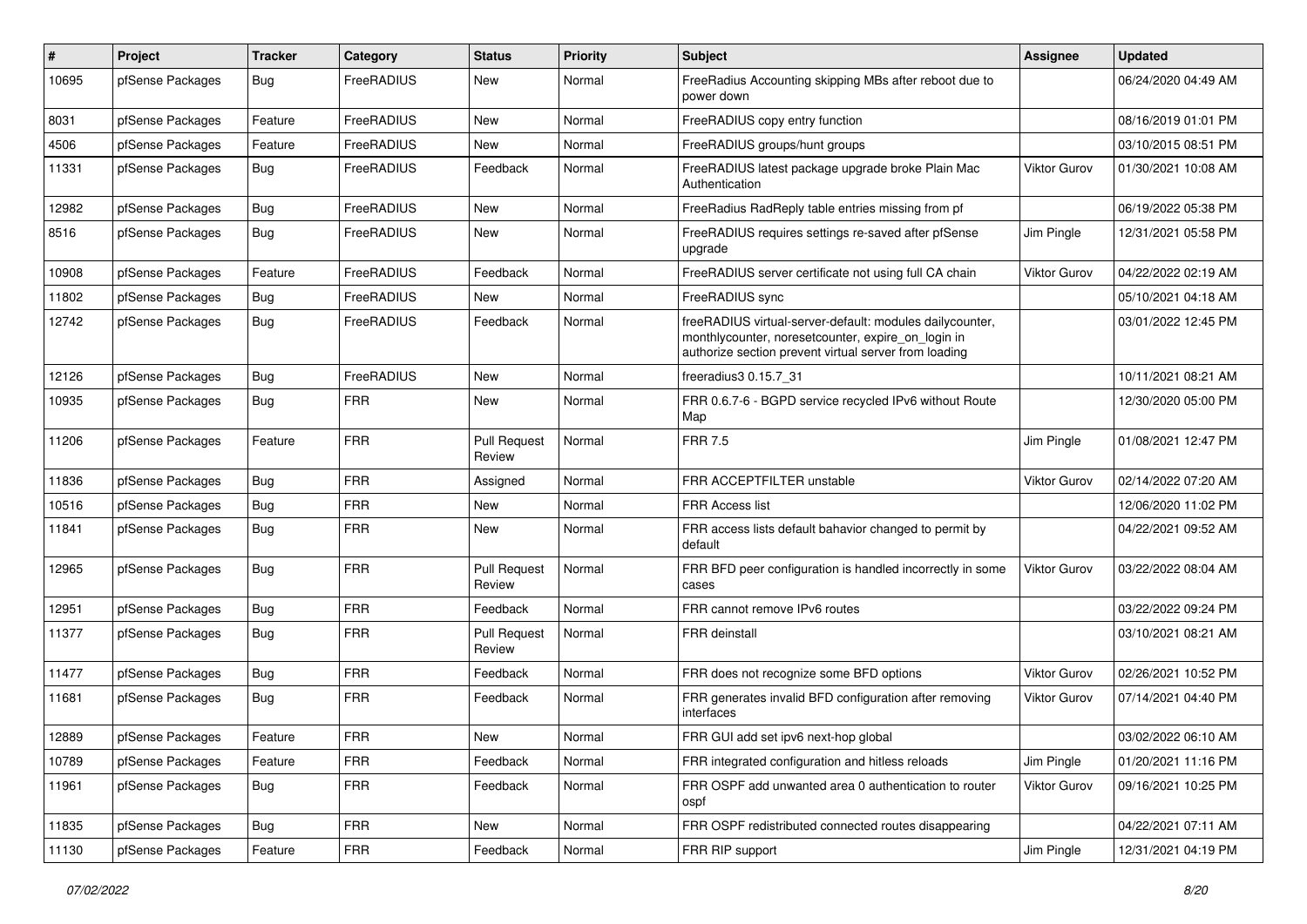| #     | Project          | <b>Tracker</b> | Category               | <b>Status</b> | <b>Priority</b> | <b>Subject</b>                                                                             | <b>Assignee</b> | <b>Updated</b>      |
|-------|------------------|----------------|------------------------|---------------|-----------------|--------------------------------------------------------------------------------------------|-----------------|---------------------|
| 10294 | pfSense Packages | <b>Bug</b>     | <b>FRR</b>             | New           | Normal          | FRR Route Counts Incorrect on Status Page                                                  | Jim Pingle      | 02/26/2020 11:08 AM |
| 11345 | pfSense Packages | <b>Bug</b>     | <b>FRR</b>             | Feedback      | Normal          | FRR-OSPF - No "prefix-list" possible                                                       | Jim Pingle      | 02/04/2021 11:03 PM |
| 8547  | pfSense Packages | Feature        | New Package<br>Request | New           | Normal          | fwknop Port Knocking Package                                                               |                 | 02/08/2021 12:17 PM |
| 12292 | pfSense Packages | Feature        | Suricata               | Feedback      | Normal          | GeoIP look on the Alerts, Blocked and Files pages                                          | Viktor Gurov    | 08/23/2021 08:16 AM |
| 4503  | pfSense Packages | Feature        | New Package<br>Request | New           | Normal          | GNUGateKeeper H.323 Proxy Package                                                          |                 | 08/27/2019 02:54 AM |
| 6861  | pfSense Packages | Bug            | haproxy                | <b>New</b>    | Normal          | Ha-Proxy duplicated backend used in place of original<br>backend                           |                 | 02/18/2019 05:30 PM |
| 12427 | pfSense Packages | Todo           | haproxy                | <b>New</b>    | Normal          | ha-proxy: action order in the GUI is not keeped in the<br>resulting ha-proxy configuration |                 | 10/06/2021 07:02 AM |
| 13039 | pfSense Packages | Feature        | <b>AWS VPC</b>         | <b>New</b>    | Normal          | Handle transit gateway VPNs in the AWS VPN wizard                                          |                 | 04/11/2022 07:31 AM |
| 11937 | pfSense Packages | Bug            | haproxy                | Feedback      | Normal          | HAproxy "Use Client-IP" option breaks Captive Portal                                       | Viktor Gurov    | 06/22/2021 08:48 AM |
| 13022 | pfSense Packages | <b>Bug</b>     | haproxy                | Feedback      | Normal          | HAProxy - Sub Frontends ignore Client verification CA<br>certificates                      |                 | 04/06/2022 12:55 PM |
| 11036 | pfSense Packages | <b>Bug</b>     | haproxy                | <b>New</b>    | Normal          | <b>HAproxy ACL</b>                                                                         |                 | 02/11/2022 11:27 AM |
| 8982  | pfSense Packages | Feature        | haproxy                | New           | Normal          | HAproxy ACL support for map in configuration UI                                            |                 | 06/25/2019 01:49 AM |
| 7039  | pfSense Packages | <b>Bug</b>     | haproxy                | Feedback      | Normal          | HAProxy backend configuration does not handle<br>intermediate CAs properly                 |                 | 04/21/2022 12:40 PM |
| 9500  | pfSense Packages | <b>Bug</b>     | haproxy                | <b>New</b>    | Normal          | HAproxy does not delete non-applicable action config                                       |                 | 01/18/2022 06:28 AM |
| 11756 | pfSense Packages | Bug            | haproxy                | Feedback      | Normal          | HaProxy does not transfer backend states during reload                                     | Viktor Gurov    | 07/14/2021 01:21 PM |
| 9261  | pfSense Packages | Bug            | haproxy                | <b>New</b>    | Normal          | haproxy GUI failure                                                                        |                 | 01/08/2019 12:41 PM |
| 7462  | pfSense Packages | Bug            | haproxy                | New           | Normal          | HAproxy not rebinding properly after WAN DHCP IP change                                    |                 | 01/11/2018 09:15 AM |
| 8902  | pfSense Packages | <b>Bug</b>     | haproxy                | <b>New</b>    | Normal          | HAproxy package not use custom DNS for lookup on apply<br>new config                       |                 | 09/16/2018 08:16 AM |
| 8869  | pfSense Packages | Feature        | haproxy                | <b>New</b>    | Normal          | HAproxy should use RFC 7919 DH parameter files                                             |                 | 10/17/2018 10:46 AM |
| 10779 | pfSense Packages | Feature        | haproxy                | Feedback      | Normal          | HAProxy SSL/TLS Compatibility Mode                                                         | Viktor Gurov    | 04/22/2022 02:20 AM |
| 9077  | pfSense Packages | Feature        | haproxy                | <b>New</b>    | Normal          | haproxy UI: Add seperator lines                                                            |                 | 10/29/2018 06:06 AM |
| 6784  | pfSense Packages | <b>Bug</b>     | haproxy                | <b>New</b>    | Normal          | HAProxy version .48 will not use URL Table Alias for front<br>end listener                 |                 | 02/18/2019 05:32 PM |
| 8121  | pfSense Packages | Feature        | haproxy                | New           | Normal          | haproxy, allow to generate backends even they don't seem<br>to be used                     |                 | 11/23/2017 04:04 AM |
| 11491 | pfSense Packages | Bug            | haproxy                | Feedback      | Normal          | haproxy-devel v0.62 2 - startup error 'httpchk'                                            | Viktor Gurov    | 06/22/2021 08:46 AM |
| 9079  | pfSense Packages | Bug            | ntop                   | New           | Normal          | High CPU usage of ntopng even during IDLE and no<br>network traffic                        |                 | 12/16/2018 02:40 PM |
| 6964  | pfSense Packages | <b>Bug</b>     | Suricata               | Feedback      | Normal          | Host OS Policy Assignment broken when using "Import" or<br>"Aliases" buttons               | Viktor Gurov    | 08/20/2021 07:52 AM |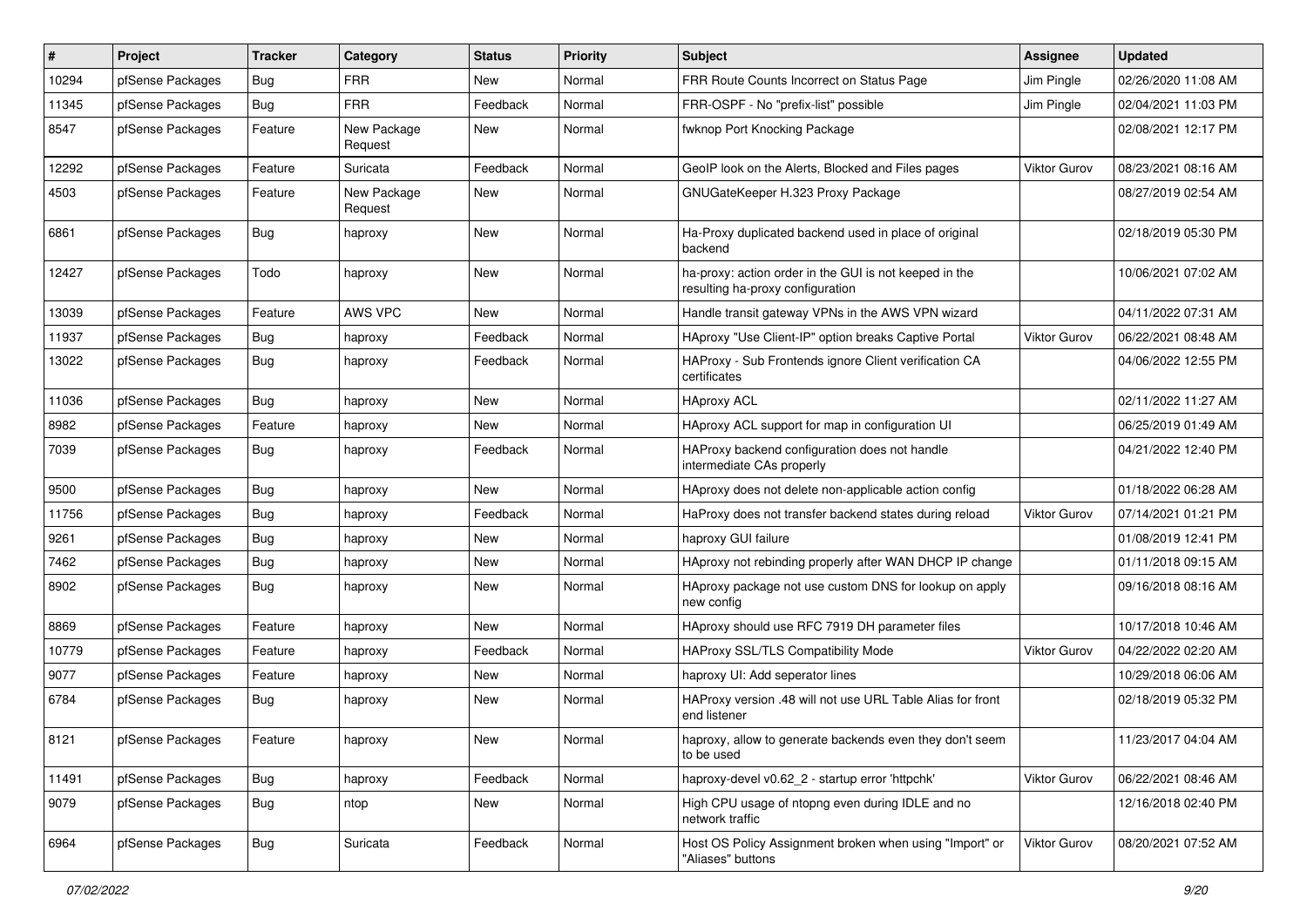| #     | Project          | <b>Tracker</b> | Category               | <b>Status</b> | <b>Priority</b> | <b>Subject</b>                                                                          | <b>Assignee</b>       | <b>Updated</b>      |
|-------|------------------|----------------|------------------------|---------------|-----------------|-----------------------------------------------------------------------------------------|-----------------------|---------------------|
| 10796 | pfSense Packages | Feature        | Cellular               | Feedback      | Normal          | Huawei ME909u-521 support                                                               |                       | 04/21/2022 12:40 PM |
| 12751 | pfSense Packages | <b>Bug</b>     | <b>FRR</b>             | <b>New</b>    | Normal          | Improve FRR route restoration after gateway events                                      |                       | 02/06/2022 11:07 PM |
| 13096 | pfSense Packages | Feature        | Snort                  | Feedback      | Normal          | Improve robustness of Snort Rules Update Log size<br>limitation logic                   | <b>Bill Meeks</b>     | 04/25/2022 12:22 PM |
| 11404 | pfSense Packages | Bug            | <b>FRR</b>             | Feedback      | Normal          | Incorrect prefix/access lists migration on update                                       | <b>Viktor Gurov</b>   | 02/18/2021 09:49 AM |
| 12278 | pfSense Packages | Regression     | Zabbix                 | Feedback      | Normal          | Invalid plugin certificates() function name                                             | <b>Viktor Gurov</b>   | 08/19/2021 05:52 AM |
| 12358 | pfSense Packages | Feature        | pfBlockerNG            | New           | Normal          | IP List Copy/Import/Export                                                              |                       | 09/09/2021 01:56 PM |
| 13246 | pfSense Packages | Feature        | iperf                  | New           | Normal          | iperf3 service controls do not work                                                     |                       | 06/05/2022 06:51 PM |
| 12822 | pfSense Packages | <b>Bug</b>     | pfBlockerNG            | <b>New</b>    | Normal          | IPv4 Source ASN format not working                                                      |                       | 02/18/2022 10:47 AM |
| 11693 | pfSense Packages | Bug            | <b>FRR</b>             | Feedback      | Normal          | IPv6 static routing fails                                                               | <b>Viktor Gurov</b>   | 04/26/2022 08:50 AM |
| 10297 | pfSense Packages | Feature        | FreeRADIUS             | Assigned      | Normal          | IPv6 user attributes                                                                    |                       | 04/21/2022 12:39 PM |
| 11848 | pfSense Packages | Bug            | Squid                  | New           | Normal          | Issue with squid cache download speed                                                   |                       | 04/23/2021 09:30 PM |
| 3962  | pfSense Packages | Bug            | ladvd                  | Confirmed     | Normal          | LADVD interface handling issues with lagg and bridge                                    |                       | 12/05/2016 01:59 PM |
| 12084 | pfSense Packages | Bug            | <b>FRR</b>             | New           | Normal          | libfrr.so.0 error on SG-1100                                                            |                       | 06/26/2021 08:22 AM |
| 12760 | pfSense Packages | Bug            | WireGuard              | <b>New</b>    | Normal          | Link-local addresses disallowed on Wireguard interfaces                                 | Christian<br>McDonald | 02/07/2022 03:50 AM |
| 10502 | pfSense Packages | <b>Bug</b>     | <b>Ildpd</b>           | In Progress   | Normal          | LLDP spamming errors on Netgate XG-7100                                                 |                       | 04/21/2022 12:39 PM |
| 6651  | pfSense Packages | Feature        | <b>FRR</b>             | Feedback      | Normal          | Loopback interfaces                                                                     | Christian<br>McDonald | 12/25/2021 02:42 PM |
| 13053 | pfSense Packages | Bug            | <b>ACME</b>            | <b>New</b>    | Normal          | LoopiaAPI error handling                                                                |                       | 05/05/2022 10:58 AM |
| 8315  | pfSense Packages | Bug            | Mail report            | Feedback      | Normal          | Mail Report mail_report_send() behavior different than<br>notify_via_smtp()             | Jim Pingle            | 09/24/2019 10:12 AM |
| 12033 | pfSense Packages | <b>Bug</b>     | pfBlockerNG            | New           | Normal          | maxmindb and _sqlite3 modules not found                                                 |                       | 10/01/2021 04:42 AM |
| 13202 | pfSense Packages | Bug            | pfBlockerNG            | New           | Normal          | Missing Protocols on IP Feed Groups Advanced<br>Inbound/Outbound Firewall Rule settings |                       | 05/23/2022 08:58 AM |
| 9973  | pfSense Packages | Feature        | <b>NRPE</b>            | New           | Normal          | Nagios NRPE package isn't IPv6 capable                                                  |                       | 12/20/2019 03:15 PM |
| 10990 | pfSense Packages | <b>Bug</b>     | NET-SNMP               | Feedback      | Normal          | net-snmp IPv6 listen address needs to be wrapped in<br>square brackets                  |                       | 03/19/2021 05:09 AM |
| 11610 | pfSense Packages | <b>Bug</b>     | NET-SNMP               | New           | Normal          | NET-SNMP is not setting the correct permissions on AgentX                               |                       | 06/28/2021 07:54 AM |
| 11970 | pfSense Packages | Bug            | Coreboot               | New           | Normal          | Netgate Firmware Upgrade Doesn't Work on XG-2758                                        |                       | 04/21/2022 12:39 PM |
| 12073 | pfSense Packages | Bug            | NET-SNMP               | Feedback      | Normal          | netsnmptrapd.conf syntax is wrong                                                       |                       | 04/21/2022 12:40 PM |
| 11138 | pfSense Packages | Feature        | FreeRADIUS             | New           | Normal          | new WebGUI checkboxes needed                                                            |                       | 12/07/2020 08:28 AM |
| 12656 | pfSense Packages | Feature        | New Package<br>Request | New           | Normal          | NextDNS                                                                                 |                       | 01/31/2022 01:50 AM |
| 11592 | pfSense Packages | <b>Bug</b>     | node_exporter          | New           | Normal          | Node exporter can not read system statistics                                            |                       | 10/15/2021 09:37 PM |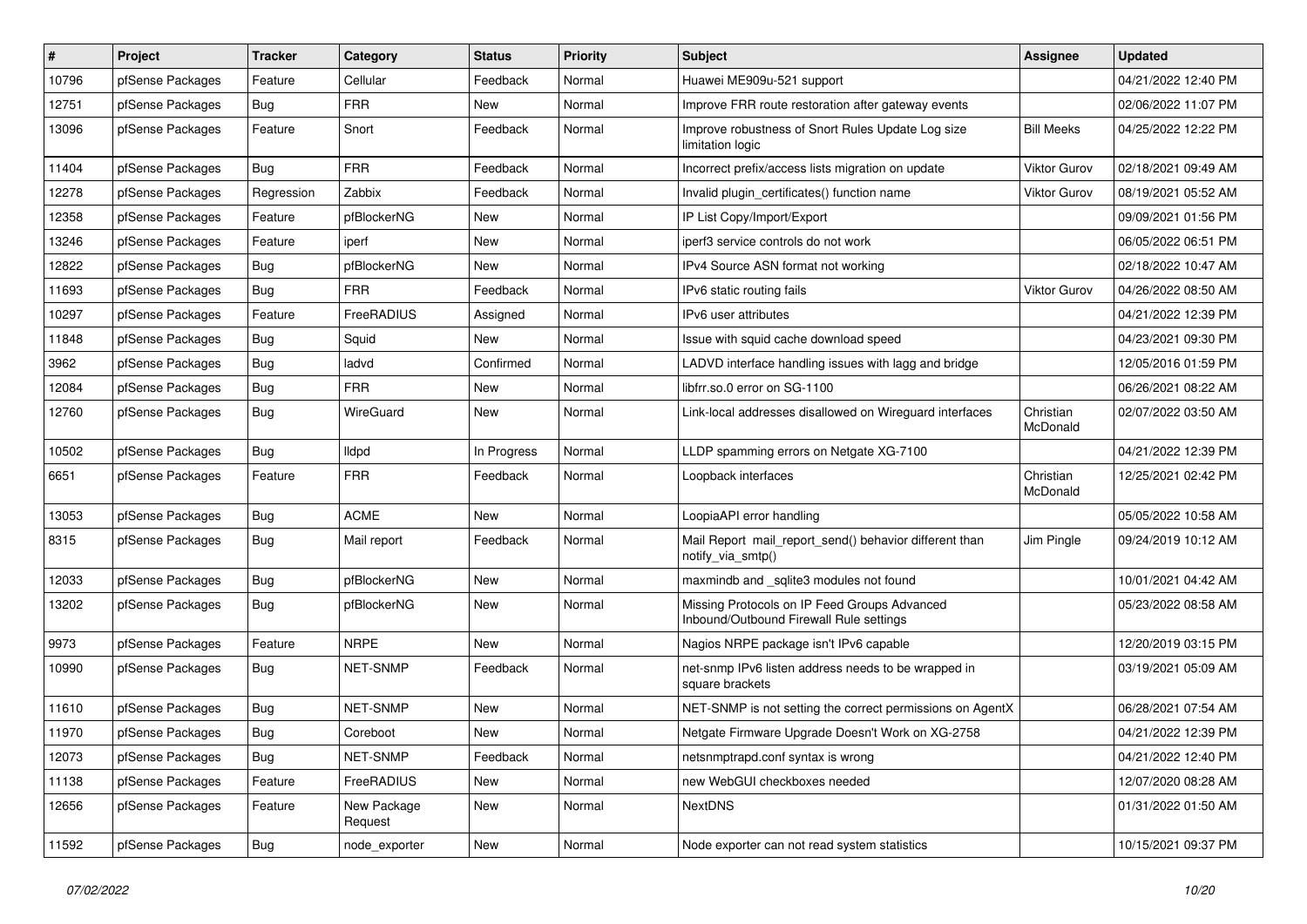| $\sharp$ | Project          | <b>Tracker</b> | Category                     | <b>Status</b>                 | <b>Priority</b> | <b>Subject</b>                                                                                                         | Assignee             | <b>Updated</b>      |
|----------|------------------|----------------|------------------------------|-------------------------------|-----------------|------------------------------------------------------------------------------------------------------------------------|----------------------|---------------------|
| 11515    | pfSense Packages | <b>Bug</b>     | node exporter                | Feedback                      | Normal          | node_exporter 0.18.1_1 - Unable to interact or start the<br>service from web ui                                        | <b>Viktor Gurov</b>  | 07/14/2021 12:37 PM |
| 11182    | pfSense Packages | Bug            | <b>NRPE</b>                  | New                           | Normal          | NRPE in HA syncs the bind IP                                                                                           |                      | 12/01/2021 02:15 AM |
| 5174     | pfSense Packages | Feature        | <b>NRPE</b>                  | New                           | Normal          | nrpe: check sensors doesnt work, missing Imsensors                                                                     |                      | 11/15/2015 12:49 AM |
| 7000     | pfSense Packages | Feature        | ntop                         | New                           | Normal          | ntopng historical data needs to be reworked                                                                            |                      | 01/14/2017 09:20 AM |
| 11274    | pfSense Packages | Bug            | ntop                         | Feedback                      | Normal          | ntopng https web server does not present full certificate<br>chain                                                     | <b>Viktor Gurov</b>  | 01/28/2021 09:51 AM |
| 10783    | pfSense Packages | <b>Bug</b>     | ntop                         | New                           | Normal          | NtopNG is very unstable on arm64                                                                                       |                      | 07/22/2020 09:07 AM |
| 9143     | pfSense Packages | <b>Bug</b>     | ntop                         | New                           | Normal          | ntopng not displaying values in historical correctly                                                                   |                      | 11/22/2018 07:24 AM |
| 12444    | pfSense Packages | Bug            | ntop                         | New                           | Normal          | ntopng throws errors when viewing single host                                                                          |                      | 10/11/2021 12:39 PM |
| 10370    | pfSense Packages | Bug            | ntop                         | New                           | Normal          | ntopng Timeseries not send to InfluxDB                                                                                 |                      | 03/30/2020 09:42 AM |
| 9537     | pfSense Packages | <b>Bug</b>     | <b>Status Traffic Totals</b> | New                           | Normal          | One month offset in displayed data between time changes                                                                | <b>Jared Dillard</b> | 05/01/2020 08:27 AM |
| 12506    | pfSense Packages | <b>Bug</b>     | Suricata                     | Feedback                      | Normal          | Only selected instance is restarted on suppress list change                                                            | Viktor Gurov         | 12/01/2021 04:43 AM |
| 8517     | pfSense Packages | Feature        | New Package<br>Request       | <b>New</b>                    | Normal          | OpenConnect client                                                                                                     |                      | 08/13/2019 10:01 AM |
| 7699     | pfSense Packages | Feature        | OpenVPN Client<br>Export     | <b>New</b>                    | Normal          | OpenVPN Client Export - Default Gateway                                                                                |                      | 08/19/2019 03:32 PM |
| 12475    | pfSense Packages | <b>Bug</b>     | OpenVPN Client<br>Export     | Feedback                      | Normal          | OpenVPN Client Export does not show certificate without<br>private key                                                 | Jim Pingle           | 02/17/2022 08:24 AM |
| 13284    | pfSense Packages | Feature        | FreeRADIUS                   | <b>New</b>                    | Normal          | Option to define "Issuer" in OPT configuration.                                                                        | Jakob<br>Nordgarden  | 06/19/2022 12:10 PM |
| 11749    | pfSense Packages | Feature        | pfBlockerNG                  | <b>New</b>                    | Normal          | Option to disable NAT rule creation                                                                                    |                      | 04/06/2021 11:45 PM |
| 13160    | pfSense Packages | Feature        | Status Monitoring            | <b>Pull Request</b><br>Review | Normal          | Option to sort monitoring graph views                                                                                  |                      | 05/13/2022 12:06 PM |
| 13043    | pfSense Packages | Bug            | WireGuard                    | <b>New</b>                    | Normal          | OSPF over Wireguard interface doesn't populate neighbors<br>after reboot                                               |                      | 04/11/2022 09:22 AM |
| 9616     | pfSense Packages | Feature        | New Package<br>Request       | <b>New</b>                    | Normal          | Package for Docs                                                                                                       |                      | 03/26/2020 06:34 AM |
| 10526    | pfSense Packages | Bug            | pfBlockerNG                  | <b>New</b>                    | Normal          | Package pfBlockerNG Crashes on Alert view                                                                              |                      | 05/04/2020 08:59 AM |
| 7954     | pfSense Packages | <b>Bug</b>     | Squid                        | Confirmed                     | Normal          | Package upgrade/reinstall gets stuck on deinstall if the<br>package-provided service is not running                    |                      | 10/18/2017 12:04 PM |
| 13154    | pfSense Packages | Bug            | pfBlockerNG                  | Confirmed                     | Normal          | pfBlocker causing excessive CPU load                                                                                   |                      | 06/28/2022 01:14 PM |
| 11398    | pfSense Packages | Bug            | pfBlockerNG                  | New                           | Normal          | pfBlocker upgrade hangs forever                                                                                        |                      | 04/21/2022 12:39 PM |
| 12706    | pfSense Packages | Bug            | pfBlockerNG                  | Feedback                      | Normal          | pfBlockerNG and unbound does not work after switching<br>/var to RAM disk                                              | <b>Viktor Gurov</b>  | 03/24/2022 10:47 AM |
| 11261    | pfSense Packages | <b>Bug</b>     | pfBlockerNG                  | New                           | Normal          | pfBlockerNG ASN numbers in IPv4 (/IPv6) Custom List<br>generate error(s) "Invalid numeric literal at line 1, column 7" |                      | 01/28/2021 08:34 AM |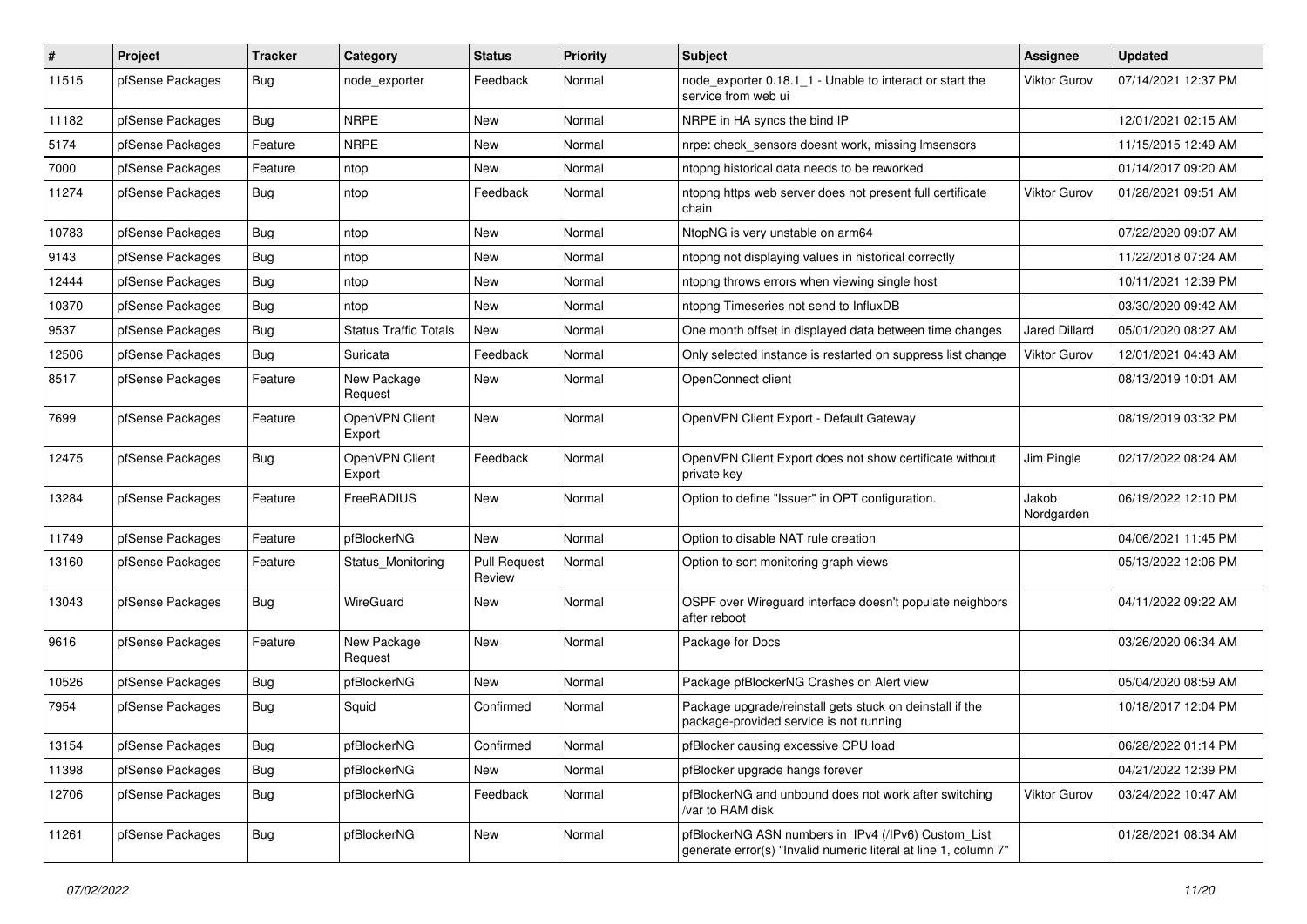| $\pmb{\#}$ | Project          | <b>Tracker</b> | Category                 | <b>Status</b>                 | <b>Priority</b> | <b>Subject</b>                                                                                        | Assignee            | <b>Updated</b>      |
|------------|------------------|----------------|--------------------------|-------------------------------|-----------------|-------------------------------------------------------------------------------------------------------|---------------------|---------------------|
| 10164      | pfSense Packages | <b>Bug</b>     | pfBlockerNG              | New                           | Normal          | pfBlockerNG dashboard widget position is not maintained<br>when updating                              |                     | 01/06/2020 10:06 AM |
| 12330      | pfSense Packages | <b>Bug</b>     | pfBlockerNG              | Feedback                      | Normal          | pfBlockerNG devel creating invalid NAT rules on boot                                                  |                     | 04/21/2022 12:40 PM |
| 9662       | pfSense Packages | <b>Bug</b>     | pfBlockerNG              | <b>New</b>                    | Normal          | PfblockerNG do not update after pfsense reboot and wait for<br>next cron task                         |                     | 08/20/2019 09:00 AM |
| 13156      | pfSense Packages | Regression     | pfBlockerNG              | New                           | Normal          | pfBlockerNG IP block stats do not work                                                                |                     | 07/02/2022 10:58 AM |
| 11209      | pfSense Packages | Feature        | pfBlockerNG              | New                           | Normal          | pfBlockerNG soft blocking                                                                             |                     | 01/01/2021 02:07 PM |
| 12918      | pfSense Packages | Feature        | pfBlockerNG              | <b>New</b>                    | Normal          | pfBlockerNG-devel changes from xmlrpc sync do not take<br>effect immediately                          |                     | 03/07/2022 02:29 PM |
| 12916      | pfSense Packages | <b>Bug</b>     | pfBlockerNG              | <b>New</b>                    | Normal          | pfBlockerNG-devel cron job does not trigger xmlrpc sync                                               | <b>Viktor Gurov</b> | 04/11/2022 12:55 PM |
| 10253      | pfSense Packages | Bug            | pfBlockerNG              | New                           | Normal          | pfblockerng-devel uses user interface for VIP causing<br>issues with other services                   |                     | 02/11/2020 09:17 AM |
| 10278      | pfSense Packages | <b>Bug</b>     | pfBlockerNG              | <b>New</b>                    | Normal          | pfBlockerNG: Formatting issue on DNSBL stats page                                                     |                     | 02/24/2020 01:36 PM |
| 10590      | pfSense Packages | <b>Bug</b>     | pfBlockerNG              | New                           | Normal          | pfBlockerNG: Invalid argument supplied for foreach()                                                  |                     | 05/26/2020 08:22 AM |
| 11260      | pfSense Packages | Feature        | pfBlockerNG              | New                           | Normal          | pfBlockerNG: predefined ASN groups for Google,<br>Facebook, Apple, etc with useful selections         |                     | 01/18/2021 03:46 PM |
| 11040      | pfSense Packages | <b>Bug</b>     | pfBlockerNG              | <b>New</b>                    | Normal          | pfb filter core faults when clearing firewall log                                                     |                     | 11/07/2020 01:44 PM |
| 6471       | pfSense Packages | Bug            | squidguard               | New                           | Normal          | pfsense 2.3.1 squidguard -> common ACL -> Target Rules<br>List missing                                |                     | 06/08/2016 06:22 PM |
| 6521       | pfSense Packages | <b>Bug</b>     | squidguard               | New                           | Normal          | pfsense 2.3.1 squidguard -> Groups ACL -> Target Rules<br>List missing                                |                     | 06/25/2016 10:49 PM |
| 11525      | pfSense Packages | <b>Bug</b>     | Suricata                 | New                           | Normal          | pfsense 2.5.0 release version for vlan issue to suricata                                              |                     | 11/11/2021 08:16 AM |
| 10693      | pfSense Packages | <b>Bug</b>     | <b>BIND</b>              | New                           | Normal          | pfSense Bind Zone Editor UI does not update zone serial<br>number when a change is made               |                     | 09/01/2021 12:51 AM |
| 10279      | pfSense Packages | <b>Bug</b>     | open-vm-tools            | <b>New</b>                    | Normal          | pfSense's OpenVM Tools on ESXi 6.7 no longer provides<br>guest vm functionality                       |                     | 03/01/2020 06:07 PM |
| 11898      | pfSense Packages | <b>Bug</b>     | apcupsd                  | <b>New</b>                    | Normal          | PHP error from apcupsd dashboard widget                                                               |                     | 05/07/2021 09:12 AM |
| 10692      | pfSense Packages | <b>Bug</b>     | PIMD                     | Feedback                      | Normal          | PIMD starts twice at boot                                                                             |                     | 04/21/2022 12:40 PM |
| 12538      | pfSense Packages | <b>Bug</b>     | PIMD                     | New                           | Normal          | PIMD sub-interface bug                                                                                |                     | 11/20/2021 09:44 PM |
| 12907      | pfSense Packages | <b>Bug</b>     | <b>PIMD</b>              | Feedback                      | Normal          | PIMD: Nonexistent interfaces should be hidden/disabled in<br>pimd.conf before bringing up the service |                     | 03/07/2022 03:51 PM |
| 11827      | pfSense Packages | Feature        | ACME                     | New                           | Normal          | Please include acme deploy folder/scripts                                                             |                     | 03/06/2022 04:31 AM |
| 11163      | pfSense Packages | Feature        | <b>ACME</b>              | <b>Pull Request</b><br>Review | Normal          | Preferred Chain option                                                                                |                     | 10/18/2021 09:10 AM |
| 11826      | pfSense Packages | Feature        | <b>ACME</b>              | <b>New</b>                    | Normal          | Preserve acme SAN Method parameters for new cert<br>creations                                         |                     | 04/20/2021 02:02 PM |
| 6176       | pfSense Packages | Feature        | OpenVPN Client<br>Export | New                           | Normal          | Privilege for OpenVPN Client Export                                                                   |                     | 10/05/2020 07:33 AM |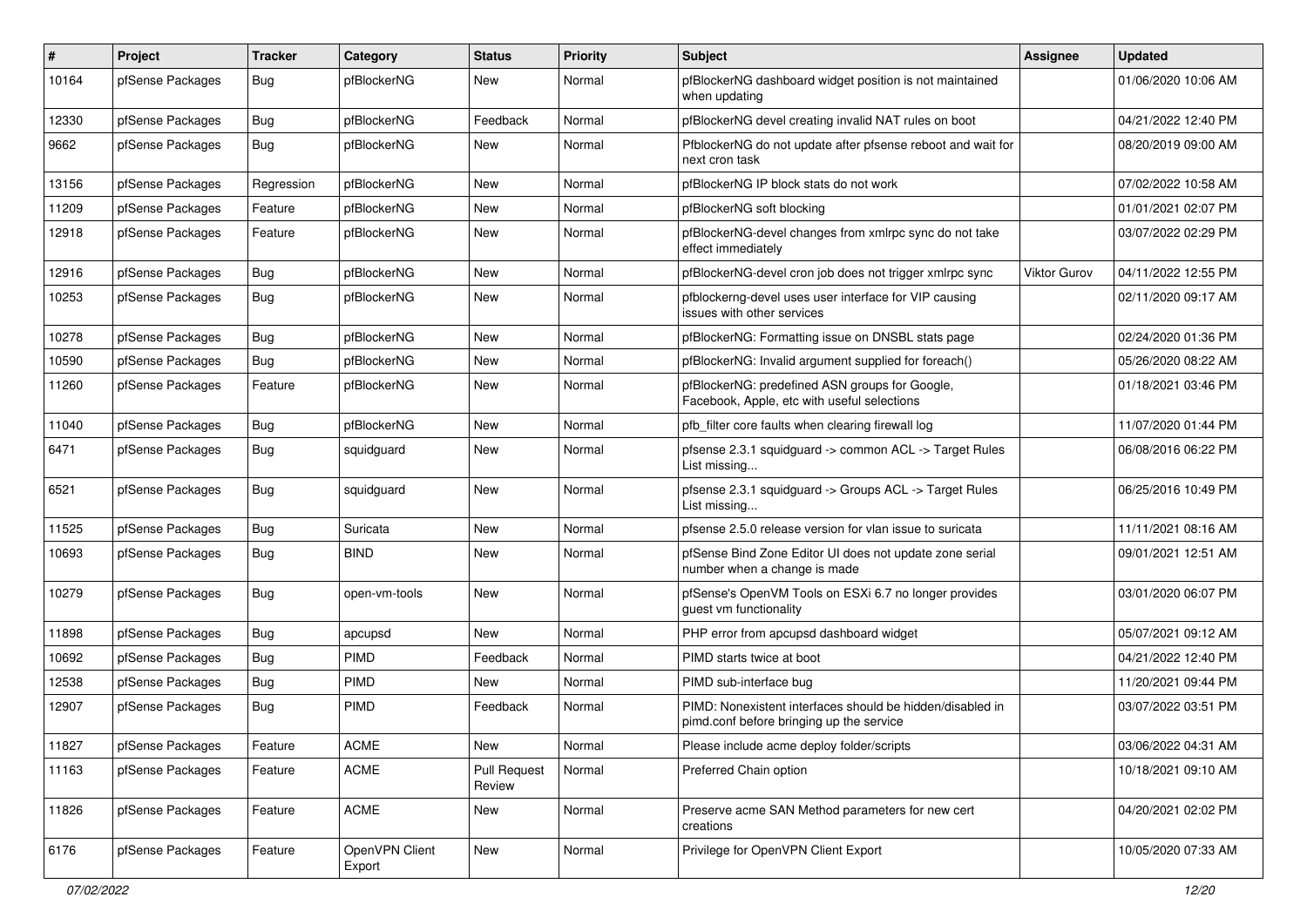| $\pmb{\#}$ | Project          | <b>Tracker</b> | Category                 | <b>Status</b> | Priority | <b>Subject</b>                                                                                  | <b>Assignee</b>     | <b>Updated</b>      |
|------------|------------------|----------------|--------------------------|---------------|----------|-------------------------------------------------------------------------------------------------|---------------------|---------------------|
| 13197      | pfSense Packages | Feature        | pfBlockerNG              | <b>New</b>    | Normal   | Put a Single donation link and a proper patreon lin in the<br>pfBlocker Support Banner / Widget |                     | 05/23/2022 05:35 AM |
| 12179      | pfSense Packages | Feature        | qemu-guest-agent         | New           | Normal   | QEMU package                                                                                    |                     | 07/30/2021 08:02 AM |
| 8264       | pfSense Packages | Bug            | FreeRADIUS               | New           | Normal   | Radiusd restart on WAN change results in freeradius not<br>running (and possible solution)      |                     | 04/21/2022 12:39 PM |
| 11185      | pfSense Packages | <b>Bug</b>     | ntop                     | Feedback      | Normal   | Redis service stopping before NtopNg                                                            |                     | 04/21/2022 12:40 PM |
| 13194      | pfSense Packages | <b>Bug</b>     | pfBlockerNG              | New           | Normal   | Remove dead Malc0de feed                                                                        |                     | 05/23/2022 05:16 AM |
| 12351      | pfSense Packages | Todo           | pfBlockerNG              | Feedback      | Normal   | Remove non-functional feeds                                                                     | Viktor Gurov        | 02/04/2022 02:29 PM |
| 13196      | pfSense Packages | Feature        | pfBlockerNG              | <b>New</b>    | Normal   | remove NoVirusThanks feed                                                                       |                     | 05/23/2022 06:05 AM |
| 10188      | pfSense Packages | <b>Bug</b>     | pfBlockerNG              | <b>New</b>    | Normal   | Reputation tab is not working                                                                   |                     | 01/24/2020 10:06 AM |
| 10347      | pfSense Packages | Feature        | OpenVPN Client<br>Export | New           | Normal   | Request to add pull-filter                                                                      |                     | 07/29/2020 08:11 AM |
| 9348       | pfSense Packages | <b>Bug</b>     | <b>ACME</b>              | New           | Normal   | Results of Acme certificate issuance/renewal are not<br>properly formatted                      |                     | 02/22/2019 12:08 PM |
| 12653      | pfSense Packages | Regression     | <b>FRR</b>               | Feedback      | Normal   | RIP related startup error                                                                       | Viktor Gurov        | 12/30/2021 08:37 AM |
| 11823      | pfSense Packages | Feature        | <b>FRR</b>               | New           | Normal   | Route handling enhancements                                                                     |                     | 04/19/2021 06:23 PM |
| 12338      | pfSense Packages | <b>Bug</b>     | <b>RRD Summary</b>       | New           | Normal   | RRD Summary does not report data on 3100                                                        |                     | 04/15/2022 02:54 PM |
| 12865      | pfSense Packages | Todo           | <b>RRD Summary</b>       | Feedback      | Normal   | RRD Summary improvements                                                                        | Viktor Gurov        | 03/04/2022 12:20 PM |
| 12643      | pfSense Packages | Regression     | Suricata                 | Feedback      | Normal   | Rule categories are cleared after clicking the save button on<br>the Global Settings page       |                     | 12/30/2021 03:44 AM |
| 12963      | pfSense Packages | Feature        | Nmap                     | Feedback      | Normal   | Run nmap scans in the background                                                                | Jim Pingle          | 06/06/2022 06:55 PM |
| 11155      | pfSense Packages | Feature        | pfBlockerNG              | Feedback      | Normal   | SafeSearch AAAA                                                                                 | Viktor Gurov        | 02/05/2021 04:54 AM |
| 11248      | pfSense Packages | Feature        | squidguard               | Feedback      | Normal   | SafeSearch update                                                                               | Viktor Gurov        | 01/28/2021 10:01 AM |
| 3424       | pfSense Packages | Feature        | New Package<br>Request   | New           | Normal   | <b>SCEP</b> server                                                                              |                     | 08/13/2019 10:02 AM |
| 11746      | pfSense Packages | <b>Bug</b>     | FreeRADIUS               | Feedback      | Normal   | Second LDAP server configuration misses the ipaNThash<br>control attribute                      | Viktor Gurov        | 07/14/2021 01:44 PM |
| 9700       | pfSense Packages | Feature        | Squid                    | Feedback      | Normal   | Secure Squid HTTPS Proxy                                                                        |                     | 01/25/2022 06:39 PM |
| 13292      | pfSense Packages | Feature        | <b>ACME</b>              | <b>New</b>    | Normal   | Separator                                                                                       |                     | 06/21/2022 12:06 PM |
| 13255      | pfSense Packages | Todo           | OpenVPN Client<br>Export | New           | Normal   | Set PKCS#12 algorithm when exporting OpenVPN ZIP or<br>Windows bundles                          | Jim Pingle          | 06/08/2022 10:37 AM |
| 9852       | pfSense Packages | Feature        | Suricata                 | Feedback      | Normal   | show File-Store directory listing                                                               | <b>Viktor Gurov</b> | 08/20/2021 07:52 AM |
| 11411      | pfSense Packages | Feature        | New Package<br>Request   | New           | Normal   | Smokeping as a default latency measurement tool                                                 |                     | 02/12/2021 09:29 PM |
| 11479      | pfSense Packages | Bug            | snmptt                   | New           | Normal   | snmptt 1.4.2 does not work in daemon mode                                                       |                     | 02/20/2021 04:37 PM |
| 11579      | pfSense Packages | Feature        | Snort                    | New           | Normal   | Snort alerts or blocks trigger notifications                                                    |                     | 03/01/2021 03:26 AM |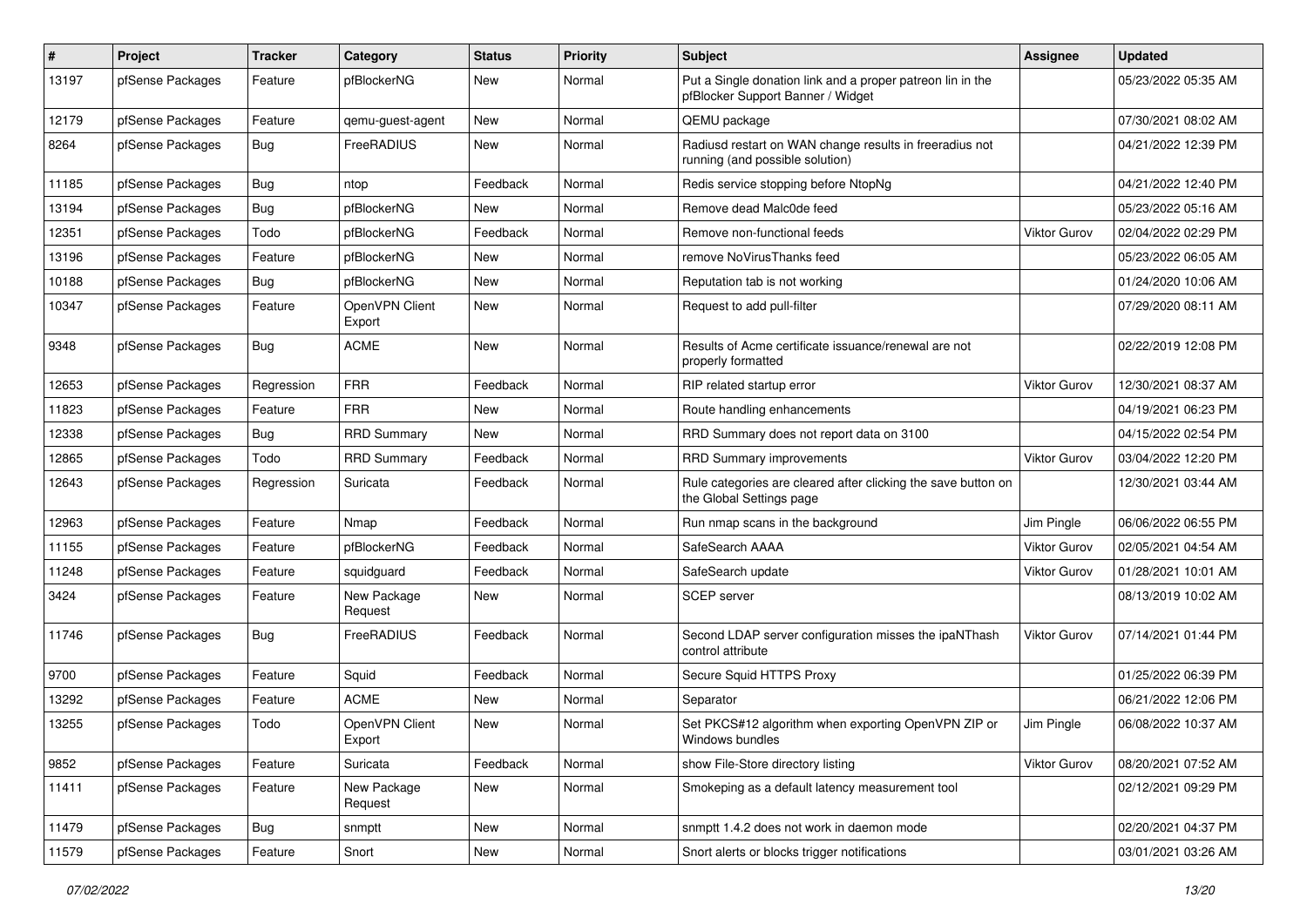| $\pmb{\#}$ | Project          | <b>Tracker</b> | Category    | <b>Status</b> | <b>Priority</b> | <b>Subject</b>                                                                                                                          | Assignee            | <b>Updated</b>      |
|------------|------------------|----------------|-------------|---------------|-----------------|-----------------------------------------------------------------------------------------------------------------------------------------|---------------------|---------------------|
| 6831       | pfSense Packages | Feature        | Snort       | <b>New</b>    | Normal          | Snort does not support aliases containing FQDN                                                                                          |                     | 07/11/2020 12:51 PM |
| 9289       | pfSense Packages | Feature        | Snort       | <b>New</b>    | Normal          | Snort enable react                                                                                                                      |                     | 03/16/2019 09:04 PM |
| 10606      | pfSense Packages | Bug            | Snort       | New           | Normal          | Snort Inline stopped working after upgrade to FreeBSD 12.1<br>(network traffic blocked after heavy load randomly)                       |                     | 05/28/2020 10:06 AM |
| 7535       | pfSense Packages | Feature        | Snort       | New           | Normal          | Snort messages filling System / General. Should have its<br>own log.                                                                    |                     | 02/18/2019 05:29 PM |
| 7414       | pfSense Packages | Feature        | Snort       | <b>New</b>    | Normal          | snort needs automated refresh on ip change                                                                                              |                     | 08/20/2019 08:55 AM |
| 9895       | pfSense Packages | <b>Bug</b>     | Snort       | <b>New</b>    | Normal          | snort reinstallation failed                                                                                                             |                     | 06/23/2021 08:01 AM |
| 13095      | pfSense Packages | <b>Bug</b>     | Snort       | Feedback      | Normal          | Snort VRT change in Shared Object Rules path name<br>results in failure to extract and update Snort Shared Object<br>Rules when enabled | <b>Bill Meeks</b>   | 04/25/2022 12:22 PM |
| 12683      | pfSense Packages | Bug            | Snort       | Feedback      | Normal          | snort get vpns list() does not include OpenVPN CSO                                                                                      | Viktor Gurov        | 02/15/2022 10:47 AM |
| 12845      | pfSense Packages | Bug            | softflowd   | New           | Normal          | softflowd wrong vlan tag                                                                                                                |                     | 02/21/2022 10:40 AM |
| 10436      | pfSense Packages | Bug            | softflowd   | <b>New</b>    | Normal          | softflowd no longer sends flow data after upgrade (v0.9.9 1<br>$-y1.0.0$                                                                |                     | 06/07/2022 12:25 AM |
| 9707       | pfSense Packages | <b>Bug</b>     | pfBlockerNG | <b>New</b>    | Normal          | Some networks already existing in deny Feeds are not<br>stopped even if existing in custom deny list                                    |                     | 08/28/2019 10:03 AM |
| 12717      | pfSense Packages | Todo           | Squid       | <b>New</b>    | Normal          | Squid 5.x Branch                                                                                                                        |                     | 01/25/2022 06:24 PM |
| 10541      | pfSense Packages | Feature        | Squid       | Feedback      | Normal          | Squid failover and load balancing                                                                                                       | <b>Viktor Gurov</b> | 01/14/2021 07:34 AM |
| 9774       | pfSense Packages | Feature        | Squid       | New           | Normal          | Squid logs / remote logs                                                                                                                |                     | 04/17/2020 06:18 AM |
| 11200      | pfSense Packages | Feature        | Squid       | New           | Normal          | Squid reverse proxy + multiple ssl certificates                                                                                         |                     | 12/31/2020 03:50 AM |
| 7797       | pfSense Packages | Bug            | Squid       | Feedback      | Normal          | Squid Reverse Proxy alternating between destinations                                                                                    |                     | 04/21/2022 12:40 PM |
| 9762       | pfSense Packages | Feature        | Squid       | Feedback      | Normal          | Squid Reverse Proxy Change redir domain(s) to use regex                                                                                 |                     | 04/21/2022 12:40 PM |
| 10450      | pfSense Packages | Bug            | Squid       | Feedback      | Normal          | Squid reverse proxy switching peers                                                                                                     | <b>Viktor Gurov</b> | 04/22/2022 02:21 AM |
| 5646       | pfSense Packages | Feature        | Squid       | <b>New</b>    | Normal          | Squid3 package Authentication Method: Kerberos/AD                                                                                       |                     | 02/18/2019 05:34 PM |
| 9025       | pfSense Packages | <b>Bug</b>     | squidguard  | <b>New</b>    | Normal          | SquidGard + Target categories                                                                                                           |                     | 10/08/2018 01:00 AM |
| 9286       | pfSense Packages | Bug            | squidguard  | <b>New</b>    | Normal          | squidGuard - Unable to change IP for sgerror.php URL in<br>configuration                                                                |                     | 11/13/2019 10:07 AM |
| 11738      | pfSense Packages | Regression     | squidguard  | Feedback      | Normal          | SquidGuard 1.16.18 17 Not Filtering Blacklist<br>No-Transparent Mode                                                                    | Viktor Gurov        | 12/21/2021 05:48 AM |
| 11784      | pfSense Packages | Feature        | squidguard  | <b>New</b>    | Normal          | squidguard auto update blacklist option                                                                                                 |                     | 04/06/2021 01:53 AM |
| 10865      | pfSense Packages | Feature        | squidguard  | <b>New</b>    | Normal          | squidGuard lacks options to send traffic action logs to<br>syslog server                                                                |                     | 09/05/2020 01:21 AM |
| 11434      | pfSense Packages | Bug            | squidguard  | Feedback      | Normal          | SquidGuard over 1.16.18 11                                                                                                              |                     | 04/21/2022 12:40 PM |
| 5751       | pfSense Packages | Bug            | squidguard  | <b>New</b>    | Normal          | SquidGuard target categories not saved when long "Domain<br>List" is provided                                                           |                     | 01/10/2016 08:55 AM |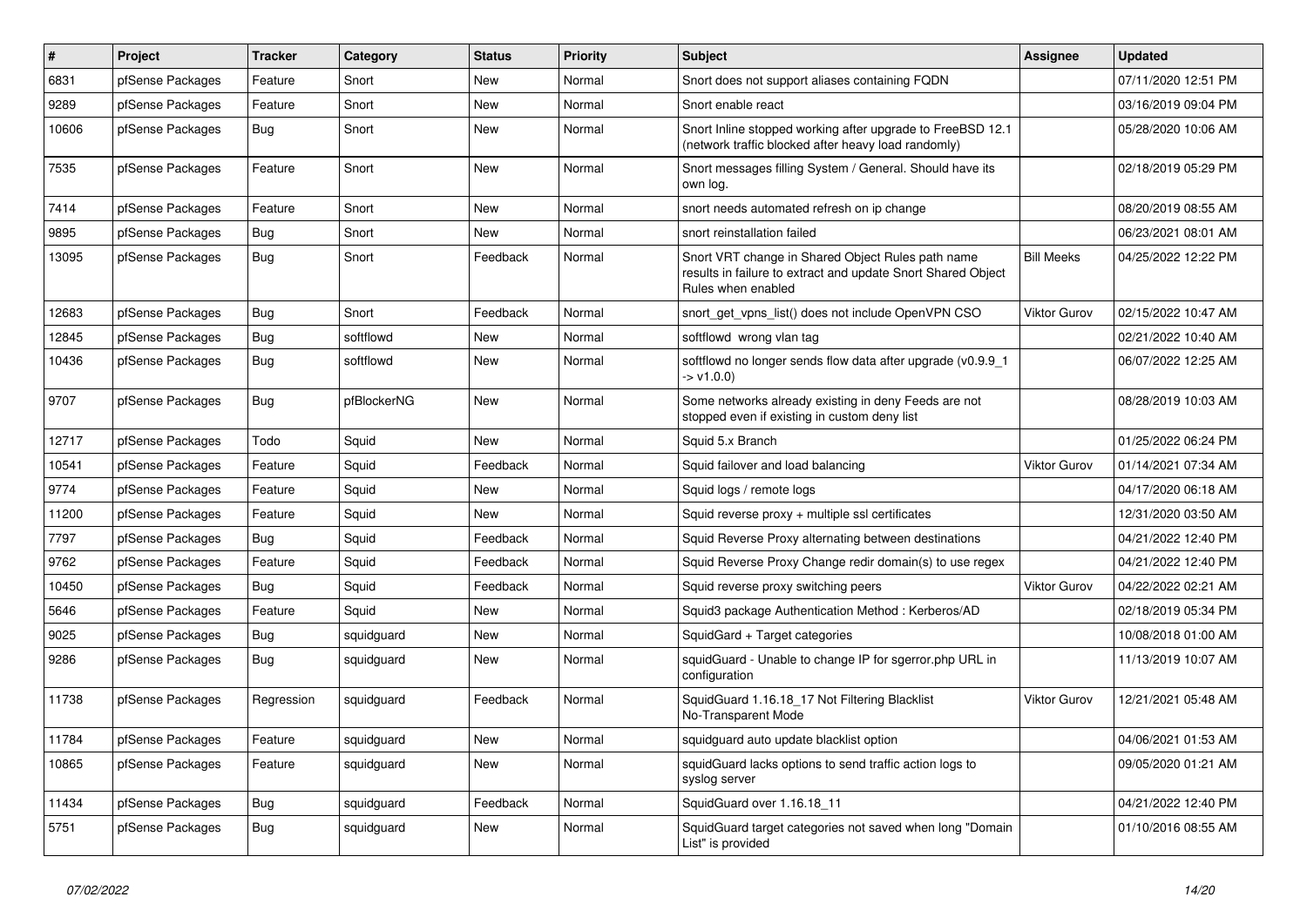| $\pmb{\#}$ | Project          | <b>Tracker</b> | Category                     | <b>Status</b> | <b>Priority</b> | <b>Subject</b>                                                                                    | <b>Assignee</b>      | <b>Updated</b>      |
|------------|------------------|----------------|------------------------------|---------------|-----------------|---------------------------------------------------------------------------------------------------|----------------------|---------------------|
| 8827       | pfSense Packages | <b>Bug</b>     | squidguard                   | New           | Normal          | Squidguard: ACL redirect modes 'redirect' and 'err page'<br>send unresolvable URLs to the client. | Viktor Gurov         | 12/21/2021 05:49 AM |
| 12491      | pfSense Packages | Feature        | squidquard                   | New           | Normal          | squidguard: allow multiple regex                                                                  |                      | 10/28/2021 03:30 PM |
| 10572      | pfSense Packages | Bug            | Squid                        | Feedback      | Normal          | STARTTLS option is ignored                                                                        | <b>Viktor Gurov</b>  | 04/22/2022 02:20 AM |
| 10429      | pfSense Packages | Bug            | <b>Status Traffic Totals</b> | New           | Normal          | Status Traffic Total broken 2.4.5                                                                 | Jared Dillard        | 02/27/2021 07:55 PM |
| 7267       | pfSense Packages | <b>Bug</b>     | Status Traffic Totals        | New           | Normal          | Status Traffic Totals - Stacked Bar - Scale not high enough                                       | <b>Jared Dillard</b> | 11/18/2020 07:38 AM |
| 9335       | pfSense Packages | Bug            | haproxy                      | Feedback      | Normal          | Stored XSS in HAProxy / haproxy listeners edit.php                                                | Jim Pingle           | 02/18/2019 09:35 AM |
| 9599       | pfSense Packages | Feature        | haproxy                      | New           | Normal          | Support for "peers" in HAproxy                                                                    |                      | 06/25/2019 01:47 AM |
| 6555       | pfSense Packages | Feature        | New Package<br>Request       | New           | Normal          | Support IEEE 1588                                                                                 |                      | 08/13/2019 01:40 PM |
| 8199       | pfSense Packages | Feature        | <b>BIND</b>                  | New           | Normal          | Support reordering and/or sort alphabetically across BIND<br>package                              |                      | 12/12/2017 02:05 AM |
| 6083       | pfSense Packages | <b>Bug</b>     | Squid                        | <b>New</b>    | Normal          | Suqid Realtime Monitor / Squid Cache Table not diplaying<br>correctly                             |                      | 12/06/2016 07:25 AM |
| 4928       | pfSense Packages | Feature        | squidguard                   | New           | Normal          | Surftool - New Package to turn squidguard groups(/acls) on<br>or off                              |                      | 08/13/2019 09:57 AM |
| 12748      | pfSense Packages | Feature        | Suricata                     | New           | Normal          | Suricata blocked page timestamp breakout to it's own<br>sortable column                           |                      | 02/01/2022 12:06 PM |
| 12322      | pfSense Packages | Bug            | Suricata                     | Feedback      | Normal          | Suricata creates invalid HOME NET entries                                                         | <b>Viktor Gurov</b>  | 09/10/2021 11:42 AM |
| 12899      | pfSense Packages | Bug            | Suricata                     | New           | Normal          | Suricata doesn't honor Pass List                                                                  |                      | 03/04/2022 01:22 PM |
| 12956      | pfSense Packages | <b>Bug</b>     | Suricata                     | Confirmed     | Normal          | suricata fails to use pcre in SID management (e.g.<br>dropsid.conf)                               |                      | 04/05/2022 12:52 PM |
| 10292      | pfSense Packages | Bug            | Suricata                     | New           | Normal          | Suricata not respecting SID Mgmt list                                                             |                      | 02/27/2020 01:02 PM |
| 9934       | pfSense Packages | <b>Bug</b>     | Suricata                     | New           | Normal          | suricata update kills WAN interface                                                               |                      | 02/20/2020 09:17 AM |
| 8985       | pfSense Packages | Feature        | Suricata                     | New           | Normal          | Suricata: allow configuration for external/internal additional<br>storage                         |                      | 11/13/2019 10:07 AM |
| 11301      | pfSense Packages | Feature        | <b>FRR</b>                   | Feedback      | Normal          | Switch FRR to use default rc file as a service control base                                       | Jim Pingle           | 01/28/2021 09:35 AM |
| 12114      | pfSense Packages | <b>Bug</b>     | syslog-ng                    | Feedback      | Normal          | syslog-ng only binds to the last specified interface                                              |                      | 04/21/2022 12:40 PM |
| 12502      | pfSense Packages | Feature        | syslog-ng                    | New           | Normal          | Syslog-ng Configuration Library (scl) missing                                                     |                      | 11/02/2021 06:06 PM |
| 8180       | pfSense Packages | Bug            | syslog-ng                    | New           | Normal          | syslog-ng default log file                                                                        |                      | 01/16/2018 12:53 PM |
| 8705       | pfSense Packages | <b>Bug</b>     | syslog-ng                    | New           | Normal          | Syslog-NG error in latest snapshot                                                                |                      | 07/27/2018 10:17 AM |
| 8295       | pfSense Packages | Bug            | syslog-ng                    | New           | Normal          | syslog-ng logrotates tls files                                                                    |                      | 02/14/2018 06:12 AM |
| 8229       | pfSense Packages | Bug            | syslog-ng                    | New           | Normal          | syslog-ng stops parsing logs after logrotate run                                                  |                      | 01/26/2018 12:00 PM |
| 10393      | pfSense Packages | <b>Bug</b>     | syslog-ng                    | Feedback      | Normal          | Syslog-ng TLS support is broken                                                                   |                      | 04/21/2022 12:40 PM |
| 8230       | pfSense Packages | Feature        | Telegraf                     | New           | Normal          | telegraf automatic input plugins configuration for enabled<br>pfsense package                     |                      | 02/18/2019 05:23 PM |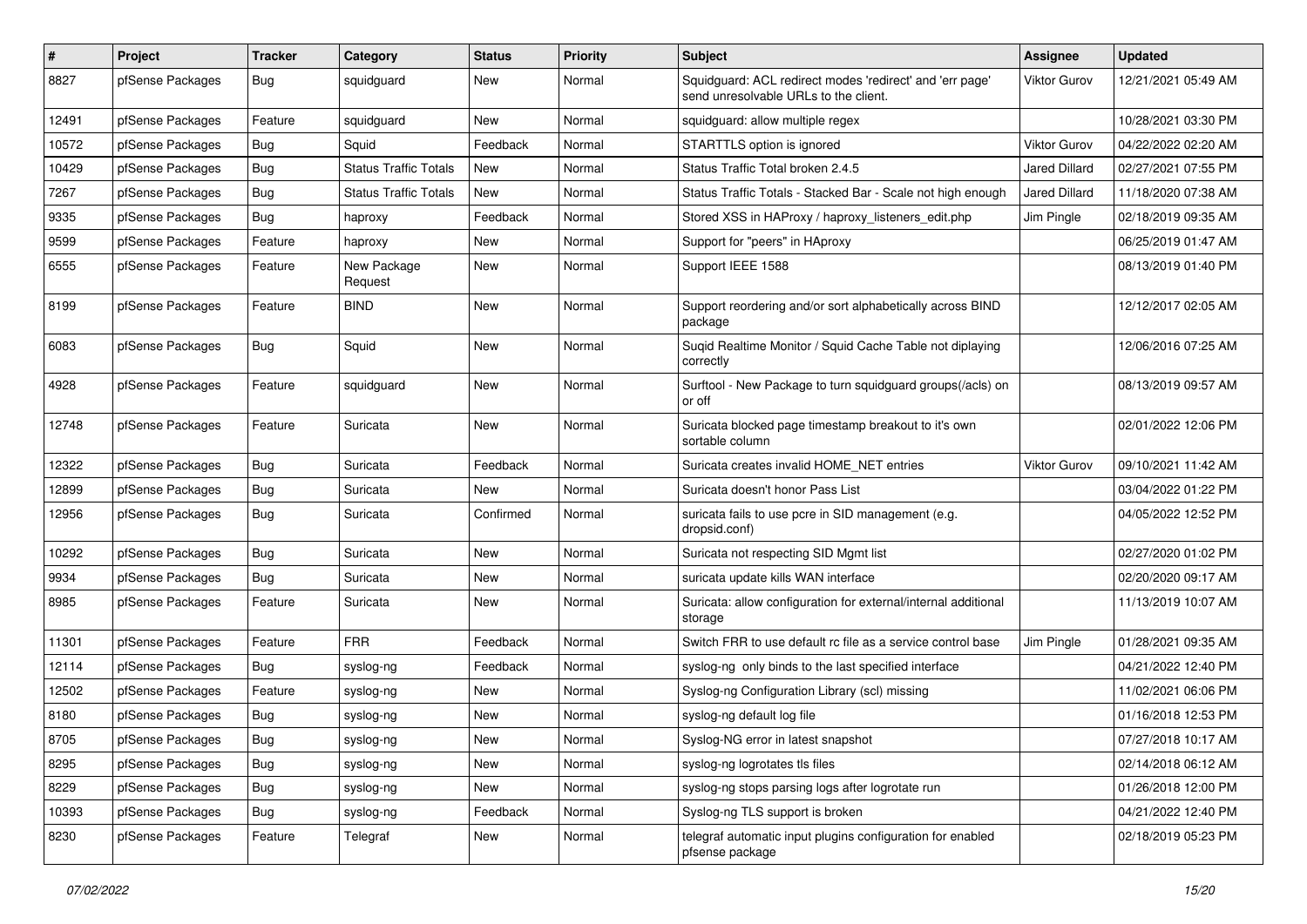| #     | Project          | <b>Tracker</b> | Category                     | <b>Status</b> | <b>Priority</b> | Subject                                                                                                               | Assignee              | <b>Updated</b>      |
|-------|------------------|----------------|------------------------------|---------------|-----------------|-----------------------------------------------------------------------------------------------------------------------|-----------------------|---------------------|
| 10487 | pfSense Packages | <b>Bug</b>     | Telegraf                     | New           | Normal          | Telegraf package not sending logs to influxdb server                                                                  |                       | 05/03/2020 07:09 PM |
| 9337  | pfSense Packages | <b>Bug</b>     | Telegraf                     | New           | Normal          | Telegraf ping input fails                                                                                             |                       | 02/18/2019 10:40 AM |
| 12655 | pfSense Packages | Bug            | Telegraf                     | New           | Normal          | telegraf, wireguard plugin failing                                                                                    |                       | 12/30/2021 05:51 PM |
| 9139  | pfSense Packages | Bug            | Telegraf                     | New           | Normal          | telegraf: add ping for default gateway(s)                                                                             |                       | 05/21/2020 04:23 PM |
| 9138  | pfSense Packages | Bug            | Telegraf                     | <b>New</b>    | Normal          | telegraf: add section for custom config lines                                                                         |                       | 02/18/2019 03:36 PM |
| 13207 | pfSense Packages | Feature        | pfBlockerNG                  | New           | Normal          | The feed column on the Alerts page is confusing                                                                       |                       | 05/24/2022 04:56 AM |
| 8909  | pfSense Packages | Bug            | Tinc                         | New           | Normal          | tinc package makes /rc.newwanip looping forever                                                                       |                       | 08/13/2019 09:25 AM |
| 9229  | pfSense Packages | Bug            | Tinc                         | New           | Normal          | Tinc package: no way of specifying multiple critical<br>configuration parameters from web interface                   |                       | 08/13/2019 09:25 AM |
| 13018 | pfSense Packages | Bug            | pfBlockerNG                  | New           | Normal          | TLD and DNSBL Safesearch DOH conflict disables TLD<br>block when conflicting DOH FQDN is deselected or<br>whitelisted |                       | 04/01/2022 05:59 PM |
| 11763 | pfSense Packages | Bug            | Status Monitoring            | New           | Normal          | Traffic graphs refresh issue                                                                                          |                       | 05/03/2021 09:44 AM |
| 11797 | pfSense Packages | Bug            | <b>Status Traffic Totals</b> | New           | Normal          | Traffic Totals lost upon reboot when using a ramdisk for /var<br>and /tmp                                             | John Cornwell         | 04/10/2021 06:27 PM |
| 10818 | pfSense Packages | Feature        | New Package<br>Request       | New           | Normal          | <b>UDP Broadcast Relay</b>                                                                                            |                       | 05/31/2022 02:13 AM |
| 9568  | pfSense Packages | Bug            | Squid                        | <b>New</b>    | Normal          | UFSSwapDir::openLog: Failed to open swap log.                                                                         |                       | 05/29/2019 09:18 PM |
| 9999  | pfSense Packages | Bug            | pfBlockerNG                  | New           | Normal          | unbound fatal error if System Domain in DNSBL and<br>System Domain Local Zone Type is Redirect                        |                       | 12/25/2019 08:10 AM |
| 10739 | pfSense Packages | Feature        | haproxy                      | Feedback      | Normal          | Update HAproxy-devel package to 2.2 and HAproxy to 2.0                                                                | <b>Viktor Gurov</b>   | 10/03/2021 03:53 PM |
| 12806 | pfSense Packages | Todo           | node exporter                | New           | Normal          | Update node exporter to 1.3.1                                                                                         |                       | 02/15/2022 05:26 PM |
| 13306 | pfSense Packages | Todo           | <b>Nut</b>                   | <b>New</b>    | Normal          | Update NUT to version 2.8.0 to match FreeBSD Packages                                                                 | Denny Page            | 06/27/2022 10:45 AM |
| 12260 | pfSense Packages | <b>Bug</b>     | ntop                         | <b>New</b>    | Normal          | Update popup and version missmatch?                                                                                   |                       | 01/08/2022 05:53 AM |
| 10608 | pfSense Packages | Bug            | Squid                        | Feedback      | Normal          | Update squid port to 4.11-p2                                                                                          |                       | 03/02/2021 04:00 AM |
| 11375 | pfSense Packages | <b>Bug</b>     | apcupsd                      | New           | Normal          | UPS Type <blank> for USB APC</blank>                                                                                  |                       | 02/26/2021 11:10 AM |
| 10791 | pfSense Packages | Bug            | PIMD                         | New           | Normal          | Valid (vlan)interfaces do not get vif reporting "Invalid phyint<br>address"                                           |                       | 10/06/2020 09:20 AM |
| 13115 | pfSense Packages | Bug            | WireGuard                    | Feedback      | Normal          | WireGuard panic due to KBI changes in<br>"udp_tun_func_t()"                                                           | Christian<br>McDonald | 05/15/2022 10:47 AM |
| 12525 | pfSense Packages | Feature        | WireGuard                    | New           | Normal          | WireGuard Tunnel restore configuration                                                                                | Christian<br>McDonald | 11/17/2021 07:15 AM |
| 12513 | pfSense Packages | Feature        | WireGuard                    | New           | Normal          | WireGuard Utilization Status (Beyond Active Connection)                                                               | Christian<br>McDonald | 12/22/2021 08:40 PM |
| 12526 | pfSense Packages | Feature        | WireGuard                    | New           | Normal          | <b>WireGuard Widget</b>                                                                                               | Christian<br>McDonald | 11/17/2021 07:15 AM |
| 7367  | pfSense Packages | Feature        | Squid                        | New           | Normal          | Wizard for Squid                                                                                                      |                       | 03/14/2017 01:59 PM |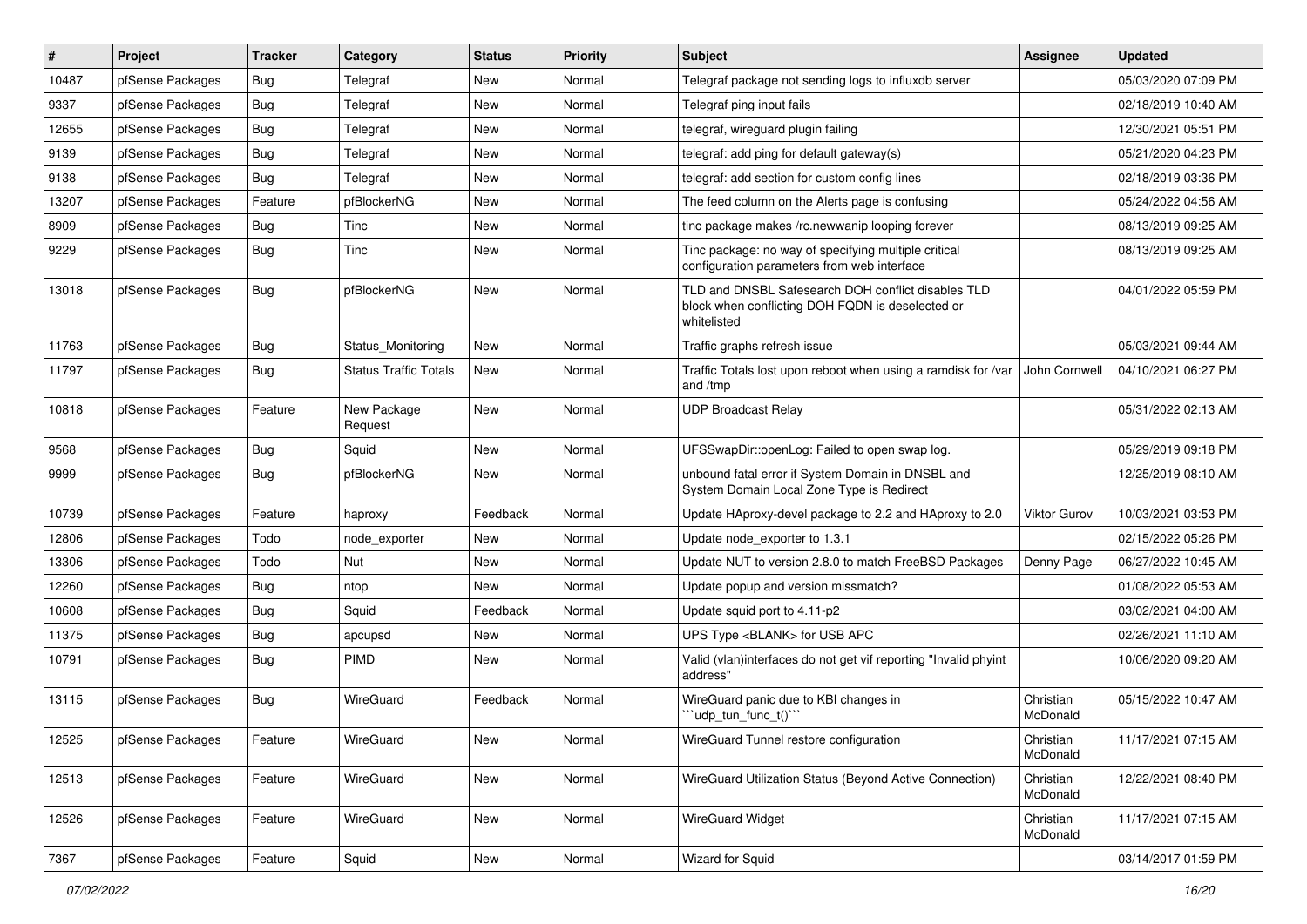| #     | Project          | <b>Tracker</b> | Category                 | <b>Status</b> | <b>Priority</b> | <b>Subject</b>                                                                                                                         | Assignee            | <b>Updated</b>      |
|-------|------------------|----------------|--------------------------|---------------|-----------------|----------------------------------------------------------------------------------------------------------------------------------------|---------------------|---------------------|
| 12812 | pfSense Packages | Feature        | arpwatch                 | New           | Normal          | Would it be helpful if the FreeBSD net-mgmt/arpwatch port<br>had an option to use mail/dma for mail delivery?                          |                     | 02/16/2022 06:09 PM |
| 13141 | pfSense Packages | Bug            | squidguard               | New           | Normal          | wrong page squidguard block                                                                                                            |                     | 05/09/2022 05:33 PM |
| 13128 | pfSense Packages | Bug            | Zabbix                   | New           | Normal          | Zabbix Agent 6: HA Server Setup                                                                                                        |                     | 05/05/2022 01:55 AM |
| 12009 | pfSense Packages | Bug            | Zabbix                   | New           | Normal          | Zabbix Agent starts twice by /etc/rc.start packages                                                                                    |                     | 06/08/2021 01:35 AM |
| 13034 | pfSense Packages | <b>Bug</b>     | Zabbix                   | Feedback      | Normal          | Zabbix6 Agent and Proxy fail to set the PSK from the web<br>GUI in its conf files                                                      | <b>Viktor Gurov</b> | 04/06/2022 11:59 AM |
| 12130 | pfSense Packages | Bug            | Zeek                     | New           | Normal          | Zeek fails to start                                                                                                                    |                     | 07/15/2021 02:00 AM |
| 8146  | pfSense Packages | Feature        | <b>BIND</b>              | New           | Normal          | Zone Domain Records more powerfull for BIND Zones                                                                                      |                     | 08/13/2019 09:39 AM |
| 12767 | pfSense Packages | <b>Bug</b>     | Avahi                    | New           | Normal          | "Package radavahi-daemon does does not exist in current<br>pfSense version and it has been removed"" message on<br>pfSense 2.7 restore |                     | 02/07/2022 11:28 AM |
| 10466 | pfSense Packages | Feature        | Suricata                 | <b>New</b>    | Low             | Add checkbox to Suricata blocked host view to resolve all<br>resolvable IP's automatically                                             |                     | 02/02/2022 06:04 PM |
| 12736 | pfSense Packages | Feature        | pfBlockerNG              | New           | Low             | Allow custom cron intervals                                                                                                            |                     | 01/30/2022 08:55 PM |
| 7902  | pfSense Packages | Feature        | OpenVPN Client<br>Export | New           | Low             | allow vpn client export of other to be a blank field                                                                                   |                     | 08/19/2019 03:33 PM |
| 11074 | pfSense Packages | <b>Bug</b>     | <b>BIND</b>              | New           | Low             | bind Zone Settings Zones, Save button opens "Confirmation<br>required to save changes"                                                 |                     | 11/16/2020 11:08 AM |
| 10472 | pfSense Packages | Feature        | Suricata                 | New           | Low             | Blocked host alert table break out by timestamp and type to<br>allow sorting by date                                                   |                     | 04/17/2020 12:46 PM |
| 11026 | pfSense Packages | Feature        | FreeRADIUS               | New           | Low             | Feedback on Packages - FreeRADIUS package                                                                                              |                     | 11/02/2020 07:21 AM |
| 9247  | pfSense Packages | Bug            | haproxy                  | New           | Low             | HAProxy multiple server selection on stats pages doesn't<br>work                                                                       |                     | 01/02/2019 04:44 PM |
| 13098 | pfSense Packages | <b>Bug</b>     | haproxy                  | Feedback      | Low             | HAProxy Virtual IP broken link under Frontend setup                                                                                    |                     | 04/27/2022 08:35 AM |
| 11837 | pfSense Packages | Feature        | <b>FRR</b>               | New           | Low             | Increase field length of FRR Networks in Access Lists and<br><b>Prefix Lists</b>                                                       |                     | 04/22/2021 07:10 AM |
| 11343 | pfSense Packages | Bug            | <b>BIND</b>              | Feedback      | Low             | Invalid link to pfSense-pkg-bind changelog                                                                                             | <b>Viktor Gurov</b> | 04/05/2022 08:12 AM |
| 7411  | pfSense Packages | Todo           | ladvd                    | New           | Low             | LADVD Devices not wide enough                                                                                                          |                     | 10/22/2017 05:04 AM |
| 11509 | pfSense Packages | Bug            | <b>LCDProc</b>           | New           | Low             | LCD package - not starting at boot - stop and start in Status<br>Window not possible                                                   |                     | 02/23/2021 10:55 AM |
| 11530 | pfSense Packages | <b>Bug</b>     | ntop                     | Feedback      | Low             | ntopng 4.2 needs to be updated to 4.3, Bug when accessing<br>a host for details                                                        |                     | 03/05/2022 08:35 PM |
| 13247 | pfSense Packages | <b>Bug</b>     | open-vm-tools            | New           | Low             | Open-VM-Tools service actions do not work                                                                                              |                     | 06/05/2022 07:09 PM |
| 9085  | pfSense Packages | Feature        | OpenVPN Client<br>Export | New           | Low             | OpenVPN connect/disconnect scripts                                                                                                     |                     | 08/13/2019 09:15 AM |
| 13209 | pfSense Packages | <b>Bug</b>     | pfBlockerNG              | New           | Low             | Parsing Filter log by pfBlockerNG creates IP Block log with<br>Source/Destination mixed up or wrong Direcion                           | Viktor Gurov        | 05/25/2022 03:50 AM |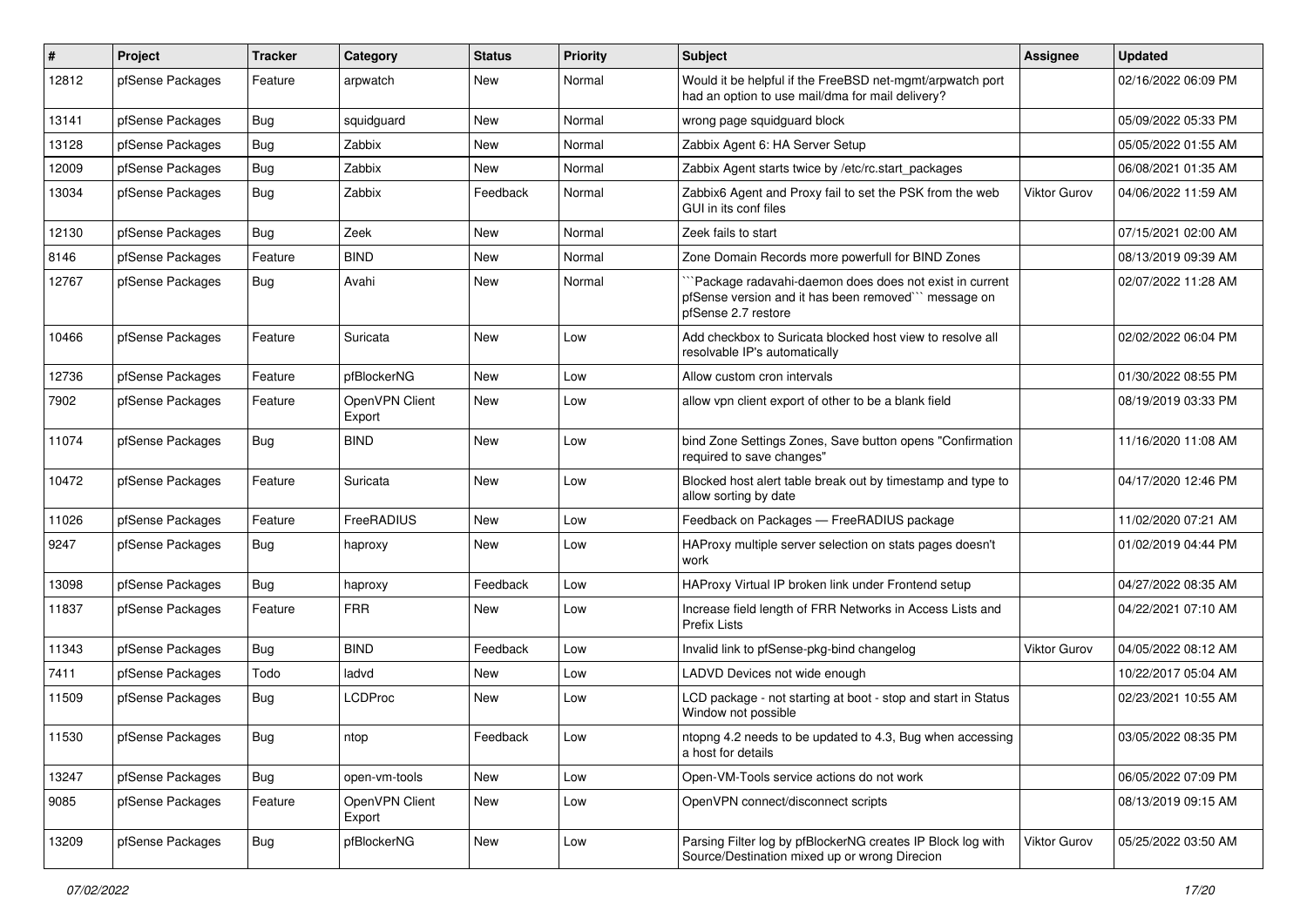| $\vert$ # | <b>Project</b>   | <b>Tracker</b> | Category                     | <b>Status</b> | Priority        | <b>Subject</b>                                                                 | Assignee             | <b>Updated</b>      |
|-----------|------------------|----------------|------------------------------|---------------|-----------------|--------------------------------------------------------------------------------|----------------------|---------------------|
| 12369     | pfSense Packages | Feature        | Mail report                  | <b>New</b>    | Low             | Skip If No Content issue                                                       |                      | 09/14/2021 06:40 AM |
| 10989     | pfSense Packages | Bug            | Snort                        | <b>New</b>    | Low             | Snort alert page has hidden characters in IPv6 address                         |                      | 10/17/2020 04:06 PM |
| 7683      | pfSense Packages | Feature        | New Package<br>Request       | New           | Low             | Splunk Universal Forwarder Package                                             |                      | 08/19/2019 02:54 PM |
| 10994     | pfSense Packages | <b>Bug</b>     | squidguard                   | <b>New</b>    | Low             | SquidGuard Blacklists Restore Default button does not work                     |                      | 10/20/2020 12:26 PM |
| 12264     | pfSense Packages | <b>Bug</b>     | Squid                        | Feedback      | Low             | Stray <table> line in squid monitor.php</table>                                | <b>Viktor Gurov</b>  | 12/23/2021 10:53 AM |
| 6023      | pfSense Packages | Bug            | Suricata                     | <b>New</b>    | Low             | Traffic Shaper (pfsense 2.3) Suricata V3.0 Inline Mode<br>Operation            | Luiz Souza           | 04/15/2016 05:59 AM |
| 6752      | pfSense Packages | Todo           | <b>Status Traffic Totals</b> | <b>New</b>    | Low             | Traffic Totals Data Summary Graph                                              | <b>Jared Dillard</b> | 11/08/2017 08:58 AM |
| 12178     | pfSense Packages | Bug            | WireGuard                    | <b>New</b>    | Low             | WireGuard always shows 'Configuring WireGuard<br>tunnelsdone.' message on boot |                      | 07/30/2021 06:58 AM |
| 9725      | pfSense Packages | Feature        | <b>ACME</b>                  | <b>New</b>    | <b>Very Low</b> | Ability to use template variables in acme package                              |                      | 09/04/2019 07:12 AM |
| 8161      | pfSense Packages | Feature        | FreeRADIUS                   | <b>New</b>    | <b>Very Low</b> | Add virtual server support to FreeRadius                                       |                      | 12/05/2017 01:57 PM |
| 10265     | pfSense Packages | <b>Bug</b>     | <b>Notes</b>                 | <b>New</b>    | Very Low        | Adding a Note with malformed title will force system restore                   |                      | 02/27/2020 10:12 AM |
| 11493     | pfSense Packages | <b>Bug</b>     | Zabbix                       | New           | Very Low        | After upgrade zabbix proxy wont start                                          |                      | 02/21/2021 05:31 AM |
| 10377     | pfSense Packages | Feature        | FreeRADIUS                   | <b>New</b>    | <b>Very Low</b> | Allow usage of TOTP (Google-Authenticator) without PIN                         |                      | 03/30/2020 11:43 AM |
| 8454      | pfSense Packages | <b>Bug</b>     | arpwatch                     | New           | Very Low        | Arpwatch package break email notifications from other<br>sources               |                      | 06/23/2022 07:49 PM |
| 7608      | pfSense Packages | Feature        | FreeRADIUS                   | <b>New</b>    | Very Low        | Captive Portal amount of traffic Account + Free<br>Radius+Mysql                |                      | 05/28/2017 09:08 AM |
| 9012      | pfSense Packages | <b>Bug</b>     | Squid                        | <b>New</b>    | Very Low        | Captive Portal authentication in Squid Proxy Server does<br>not work           |                      | 10/12/2019 05:06 AM |
| 11650     | pfSense Packages | Bug            | <b>FRR</b>                   | <b>New</b>    | <b>Very Low</b> | FRR configuration broken on restore of manually edited<br>FRR config sections  |                      | 03/10/2021 08:50 AM |
| 9141      | pfSense Packages | Feature        | <b>FRR</b>                   | New           | Very Low        | FRR xmlrpc                                                                     | Jim Pingle           | 11/26/2018 07:49 AM |
| 11266     | pfSense Packages | Feature        | AutoConfigBackup             | New           | Very Low        | Give an option to list restore point in "reverse" order/latest at<br>the top.  |                      | 01/19/2021 06:58 PM |
| 11000     | pfSense Packages | <b>Bug</b>     | haproxy                      | <b>New</b>    | Very Low        | haproxy deprecated trick suggested                                             |                      | 12/23/2020 02:55 PM |
| 9486      | pfSense Packages | Bug            | softflowd                    | New           | Very Low        | ifindex values used for softflowd are incorrect                                |                      | 08/14/2019 02:30 PM |
| 11777     | pfSense Packages | <b>Bug</b>     | Unbound                      | New           | <b>Very Low</b> | Input validation prevents DNS Resolver from being disabled                     |                      | 04/05/2021 05:51 PM |
| 10831     | pfSense Packages | Feature        | New Package<br>Request       | New           | Very Low        | Integration of nntp-proxy into pfsense                                         |                      | 08/13/2020 09:09 AM |
| 9648      | pfSense Packages | Feature        | haproxy                      | New           | Very Low        | Multiple node Sync HAProxy configuration to backup CARP<br>members via XMLRPC. |                      | 07/25/2019 10:04 AM |
| 8148      | pfSense Packages | Feature        | OpenVPN Client<br>Export     | <b>New</b>    | Very Low        | OpenVPN - Output Windows Client .MSI Installer for GPO<br>deployment           |                      | 11/30/2017 01:24 PM |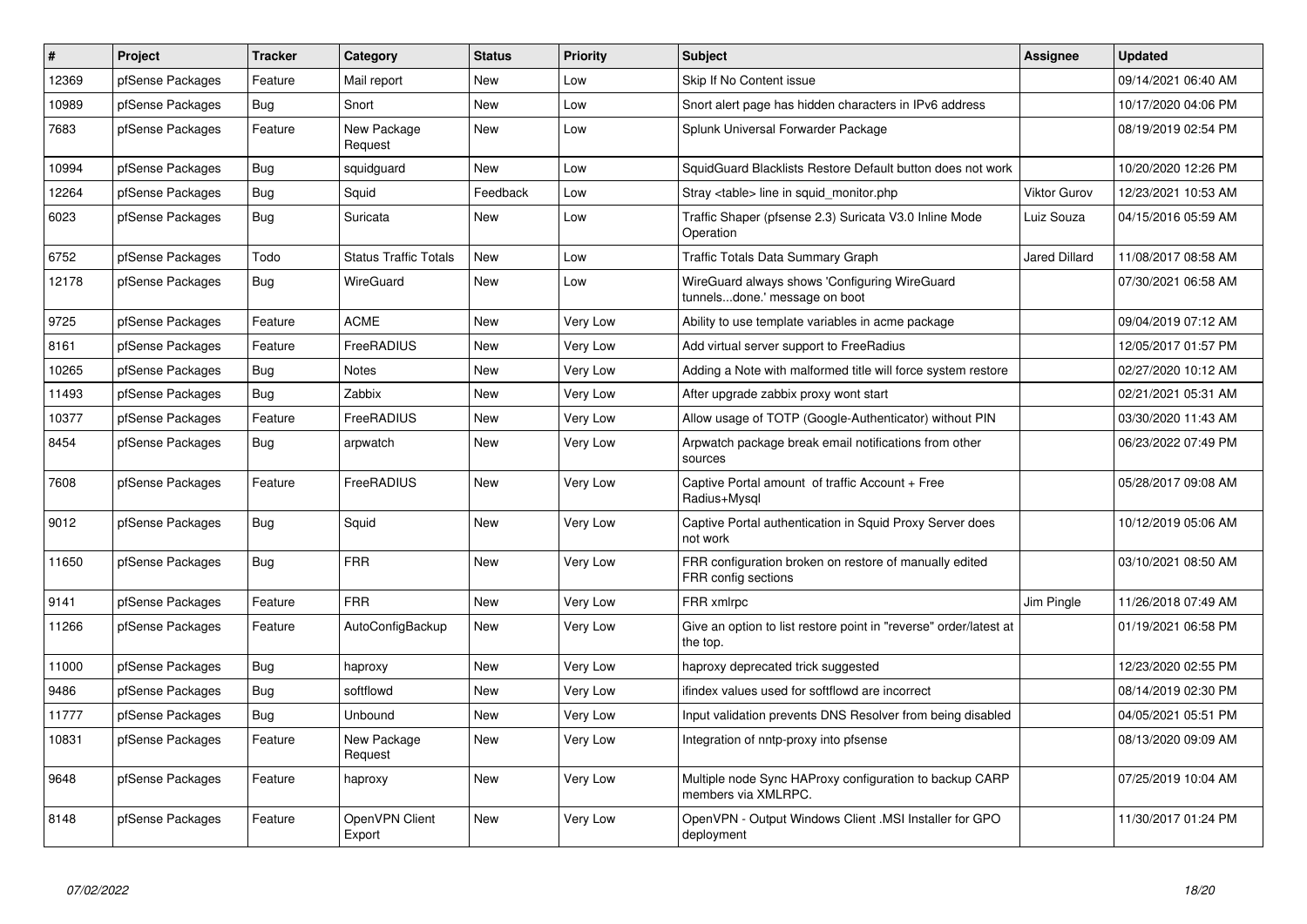| $\#$  | <b>Project</b>   | <b>Tracker</b>     | Category                 | <b>Status</b>                 | <b>Priority</b> | <b>Subject</b>                                                                                          | <b>Assignee</b> | <b>Updated</b>      |
|-------|------------------|--------------------|--------------------------|-------------------------------|-----------------|---------------------------------------------------------------------------------------------------------|-----------------|---------------------|
| 10570 | pfSense Packages | Feature            | OpenVPN Client<br>Export | New                           | Very Low        | OpenVPN Export for iOS should use .ovpn12 for certs and<br>private key                                  |                 | 05/19/2020 10:12 AM |
| 11165 | pfSense Packages | Feature            | OpenVPN Client<br>Export | <b>New</b>                    | Very Low        | OpenVPN Exporter - Allow for name customization                                                         |                 | 07/10/2021 12:58 PM |
| 11490 | pfSense Packages | Bug                | Service Watchdog         | <b>New</b>                    | Very Low        | Service Watchdog - Impacts Reboots and Package Updates                                                  |                 | 02/22/2021 12:07 PM |
| 12789 | pfSense Packages | Feature            | <b>ACME</b>              | New                           | Very Low        | Show expiration date of certificates in the ACME package<br>list                                        |                 | 02/14/2022 09:20 AM |
| 10358 | pfSense Packages | Feature            | <b>FRR</b>               | <b>New</b>                    | Very Low        | <b>Stage FRR Configuration Changes</b>                                                                  |                 | 03/19/2020 06:48 AM |
| 13311 | pfSense Docs     | <b>New Content</b> | Troubleshooting          | New                           | High            | Add troubleshooting tips for ZFS boot issues                                                            |                 | 06/28/2022 11:04 AM |
| 12570 | pfSense Docs     | Correction         | General                  | <b>New</b>                    | Normal          | Active appliance list missing 6100                                                                      |                 | 12/06/2021 11:41 AM |
| 12162 | pfSense Docs     | Todo               | Products                 | New                           | Normal          | Add "usb reset" as possible solution for non-booting flash<br>drives on the SG-1100                     |                 | 10/07/2021 02:19 PM |
| 12980 | pfSense Docs     | Todo               | OpenVPN                  | Feedback                      | Normal          | Add warnings against OpenVPN Shared Key mode                                                            | Jim Pingle      | 03/24/2022 02:11 PM |
| 13331 | pfSense Docs     | <b>New Content</b> | Packages                 | New                           | Normal          | adding documents for RIP routing protocol                                                               |                 | 07/02/2022 02:28 PM |
| 9310  | pfSense Docs     | Correction         | Products                 | <b>New</b>                    | Normal          | Appliances with internal switch need the MAC Address<br>section of their Getting Started guides updated | Jim Pingle      | 09/23/2020 10:24 AM |
| 13187 | pfSense Docs     | Correction         | Virtualization           | <b>New</b>                    | Normal          | Azure Frequently asked questions                                                                        |                 | 07/01/2022 07:21 AM |
| 11139 | pfSense Docs     | Correction         | VLANs                    | New                           | Normal          | Bridges and VLANs                                                                                       |                 | 07/01/2022 07:19 AM |
| 12978 | pfSense Docs     | Correction         | Monitoring               | New                           | Normal          | Correction to iftop section of Monitoring Bandwidth Usage                                               | Jim Pingle      | 03/23/2022 11:18 AM |
| 12791 | pfSense Docs     | <b>New Content</b> | Diagnostics              | New                           | Normal          | Diagnostic Information for Support (pfSense)                                                            |                 | 02/13/2022 08:49 PM |
| 13236 | pfSense Docs     | Todo               | Products                 | <b>New</b>                    | Normal          | Document link speed limitations with igc and ix on<br>6100/4100                                         |                 | 05/31/2022 05:53 PM |
| 12565 | pfSense Docs     | <b>New Content</b> | <b>OpenVPN</b>           | New                           | Normal          | Document new "Duplicate Connection Limit" option on<br>OpenVPN server instances                         | Jim Pingle      | 12/06/2021 08:07 AM |
| 13223 | pfSense Docs     | New Content        | Routing / Gateways       | Feedback                      | Normal          | Document new gateway state killing behavior                                                             | Jim Pingle      | 05/27/2022 01:59 PM |
| 9369  | pfSense Docs     | New Content        | Packages                 | <b>New</b>                    | Normal          | Document remaining packages                                                                             | Jim Pingle      | 04/14/2021 03:39 PM |
| 13020 | pfSense Docs     | Todo               | <b>Firewall Rules</b>    | New                           | Normal          | easyrule command documentation should document<br>permissible wildcards                                 | Jim Pingle      | 04/04/2022 08:01 AM |
| 12402 | pfSense Docs     | Todo               | Configuration            | <b>New</b>                    | Normal          | Feedback on Configuration - Advanced Configuration<br>Options - Notifications                           |                 | 09/24/2021 12:46 AM |
| 12268 | pfSense Docs     | Todo               | <b>Firewall Rules</b>    | <b>New</b>                    | Normal          | Feedback on Firewall - Aliases                                                                          |                 | 08/17/2021 12:55 AM |
| 12770 | pfSense Docs     | Todo               | <b>Firewall Rules</b>    | <b>Pull Request</b><br>Review | Normal          | Feedback on Firewall — Configuring firewall rules                                                       |                 | 06/27/2022 07:42 AM |
| 9685  | pfSense Docs     | Correction         | <b>Firewall Rules</b>    | <b>New</b>                    | Normal          | Feedback on Firewall - Floating Rules                                                                   | Jim Pingle      | 09/23/2020 02:57 PM |
| 12237 | pfSense Docs     | Todo               | Hardware                 | <b>New</b>                    | Normal          | Feedback on Hardware - Hardware Tuning and<br>Troubleshooting                                           |                 | 08/10/2021 03:13 AM |